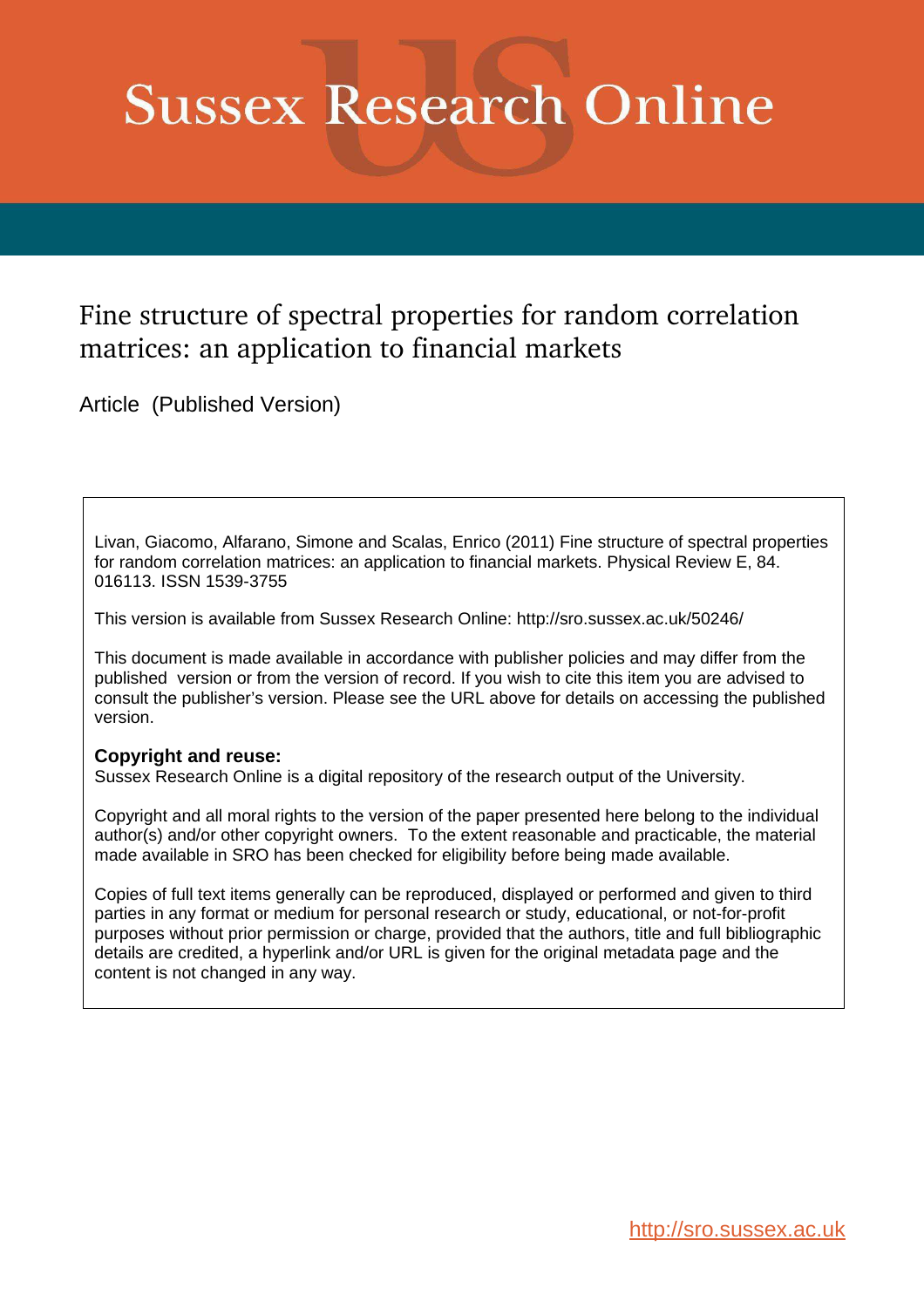### <span id="page-1-0"></span>**Fine structure of spectral properties for random correlation matrices: An application to financial markets**

Giacomo Livan, <sup>[1,2,\\*](#page-0-0)</sup> Simone Alfarano,<sup>[3,](#page-0-0)[†](#page-0-0)</sup> and Enrico Scalas<sup>[4,5,](#page-0-0)[‡](#page-0-0)</sup>

<sup>1</sup>*Dipartimento di Fisica Nucleare e Teorica, Universita degli Studi di Pavia, Via Bassi 6, I-27100 Pavia, Italy `*

2 *Istituto Nazionale di Fisica Nucleare, Sezione di Pavia, Via Bassi 6, I-27100 Pavia, Italy*

<sup>3</sup>*Departament d'Economia, Universitat Jaume I, Campus del Riu Sec, E-12071 Castellon, Spain ´*

<sup>4</sup>*Dipartimento di Scienze e Tecnologie Avanzate, Laboratorio sui Sistemi Complessi, Universita del Piemonte Orientale `*

*"Amedeo Avogadro", Viale T. Michel 11, I-15121 Alessandria, Italy*

<sup>5</sup>*BCAM - Basque Center for Applied Mathematics, Bizkaia Technology Park, Building 500, E-48160 Derio, Spain* (Received 1 March 2011; revised manuscript received 3 May 2011; published 29 July 2011)

We study some properties of eigenvalue spectra of financial correlation matrices. In particular, we investigate the nature of the large eigenvalue bulks which are observed empirically, and which have often been regarded as a consequence of the supposedly large amount of noise contained in financial data. We challenge this common knowledge by acting on the empirical correlation matrices of two data sets with a filtering procedure which highlights some of the cluster structure they contain, and we analyze the consequences of such filtering on eigenvalue spectra. We show that empirically observed eigenvalue bulks emerge as superpositions of smaller structures, which in turn emerge as a consequence of cross correlations between stocks. We interpret and corroborate these findings in terms of factor models, and we compare empirical spectra to those predicted by random matrix theory for such models.

DOI: [10.1103/PhysRevE.84.016113](http://dx.doi.org/10.1103/PhysRevE.84.016113) PACS number(s): 02.50.Ng, 05.10.−a, 07.05.Tp, 89.65.Gh

#### **I. INTRODUCTION**

In physics, random matrix theory (RMT) is mainly used to model systems of particles interacting according to unknown laws. This is particularly handy for studying energy levels of complex systems such as heavy nuclei and mesoscopic systems. In such cases, the Hamiltonian operator can be conveniently described by a random matrix featuring some suitable symmetry properties. In particular, two matrix ensembles have been commonly used: the Gaussian orthogonal ensemble of real symmetric random matrices, and the Gaussian unitary ensemble of Hermitian random matrices [\[1,2\]](#page-11-0). In both these cases, for proper normalization of matrix elements, the asymptotic statistical properties of the eigenvalues follow the so-called semicircle law:

$$
\rho(\lambda) = \frac{1}{2\pi} \sqrt{4 - \lambda^2},\tag{1}
$$

where  $\rho(\lambda)$  is the marginal probability density function of the eigenvalues. Until recent years physicists often neglected the study of random correlation matrices, even though they find applications in very diverse fields ranging from biology to econometrics. For this reason, applied mathematicians have studied such objects since the 1920s [\[3\]](#page-11-0). The asymptotic eigenvalue statistics in this case is given by the Marcenko-Pastur distribution [\[4\]](#page-11-0), which will be extensively discussed in the following sections. Since the late 1990s, thanks to the growing interest in financial markets as prototypes of complex systems, physicists started working on random correlation matrices [\[5](#page-11-0)[,6\]](#page-12-0), and this will be the subject of this paper as well.

We consider a set of  $N$  stocks whose spot price at time  $t$  we denote as  $S_i(t)$ ,  $i = 1, \ldots, N$ . Let  $t_1, \ldots, t_{T+1}$  be  $T + 1$  equally spaced time instants, then we introduce the corresponding log returns

$$
r_{i,j+1} \stackrel{\text{def}}{=} \log \frac{S_i(t_{j+1})}{S_i(t_j)};
$$
 (2)

typically, one can think of the  $t_i$  as days. This notation is a little redundant, and we can simply denote time steps as  $j = 1, \ldots, T + 1$ . Now, we can assume that the T recorded log-return values are realizations of  $N \times T$  random variables  $R_j^{(i)}$ , so that we globally end up with NT observations  $r_{ij}$ ,  $i = 1, \ldots, N, j = 1, \ldots, T$ . Equivalently, the vector

$$
\mathbf{r}_i \stackrel{\text{def}}{=} (r_{i,1}, \dots, r_{i,T}) \tag{3}
$$

containing all the observations of the ith asset returns can be seen as a realization of a vector random variable  $\mathbf{R}^{(i)}$ . Such a framework is fully characterized by finite probability distributions [\[7,8\]](#page-12-0):

$$
\mathbb{P}\left(R_{1}^{(1)} \in A_{1}^{(1)}, \ldots, R_{T}^{(1)} \in A_{T}^{(1)}; \ldots; \nR_{1}^{(N)} \in A_{1}^{(N)}, \ldots, R_{T}^{(N)} \in A_{T}^{(N)}\right) \n= \mathbb{P}(\mathbf{R}^{(1)} \in B^{(1)}; \ldots; \mathbf{R}^{(N)} \in B^{(N)}),
$$
\n(4)

where  $A_j^{(i)} \in \mathbb{R} \ \forall i, j$  and  $B^{(i)} \in \mathbb{R}^T \ \forall i$ . Depending on the choice of the random variables  $\mathbf{R}^{(i)}$ , such a picture allows for a huge variety of possible descriptions for the stochastic dynamics of financial data. Most simply, a standard assumption, according to which the log returns are described by uncorrelated Gaussian processes  $[(r_{1,i},...,r_{N,i}) \sim \mathcal{N}(0,1_N)]$ where  $\mathbf{1}_N$  represents the  $N \times N$  identity matrix] could be adopted. However, as is well known [\[9\]](#page-12-0), correlations often play a major role, and a realistic description of financial markets should by no means neglect them. Still, a Gaussian framework can be retained by observing that a set of zero-mean correlated

<sup>\*</sup>giacomo.livan@pv.infn.it

<sup>†</sup> alfarano@eco.uji.es

<sup>‡</sup> enrico.scalas@mfn.unipmn.it; URL: www.mfn.unipmn.it/∼scalas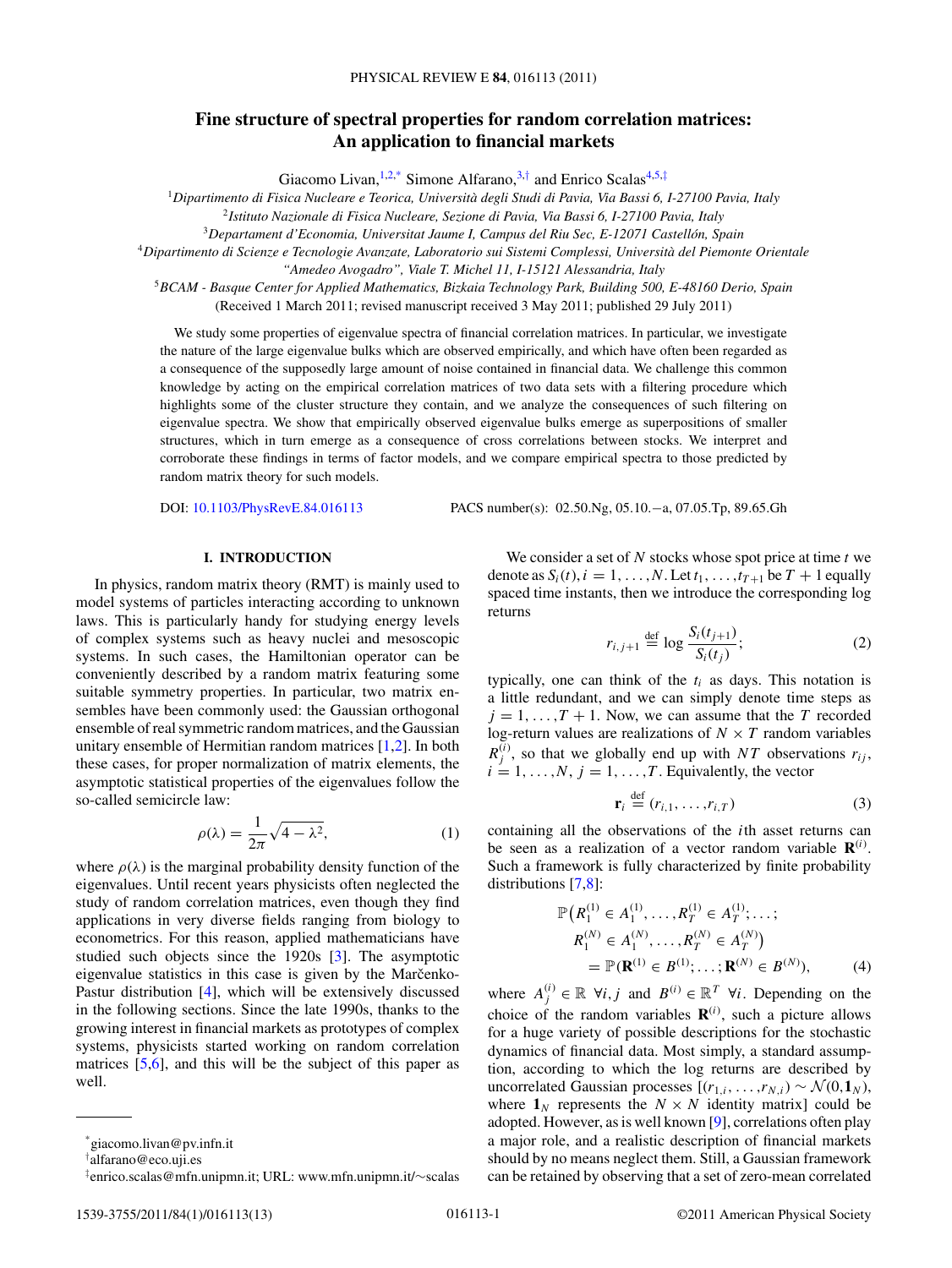<span id="page-2-0"></span>Gaussian numbers generated by a stationary stochastic process is completely characterized by its expectation value vector  $\mu$ and covariance matrix  $\mathcal{E}$ :

$$
\mathcal{E}_{ij,kl} = \mathbb{E}[r_{ij}r_{kl}].
$$
 (5)

Following  $[10]$  in this paper we shall simplify this structure to the assumption that cross correlations between assets and autocorrelations in time factorize:

$$
\mathcal{E}_{ij,kl} = C_{ik} A_{jl}.\tag{6}
$$

In the above equation  $C_{ik}$  ( $A_{jl}$ ) represents an element of a  $N \times N$  ( $T \times T$ ) positive-definite symmetric matrix **C** (**A**). We shall keep this same kind of notation, that is, denoting matrices by bold letters and the corresponding matrix elements by the same nonbold letters throughout the rest of the paper. We shall assume the **C** matrix of cross correlations to be constant over time. Also, most importantly, we shall neglect all possible correlations in time by assuming  $A = 1_T$ :

$$
\mathcal{E}_{ij,kl} = C_{ik}\delta_{jl}.\tag{7}
$$

This last assumption is well motivated both from an empirical viewpoint [\[9\]](#page-12-0) and a theoretical one, since asset returns can be shown not to display autocorrelations whenever assets are assumed to be described by a submartingale. As a matter of fact, from the submartingale property one can show that

$$
\mathbb{E}[r_{i,j}r_{i,k}] \sim \mathbb{E}[\widetilde{r}_{i,j}\widetilde{r}_{i,k}] = 0, \tag{8}
$$

where

$$
\widetilde{r}_{i,j} = \frac{S_i(t_{j+1}) - S_i(t_j)}{S_i(t_j)} \sim r_{i,j} \tag{9}
$$

assuming no dividend payment in the period and  $S_i(t_{i+1})$  –  $S_i(t_i) \ll S_i(t_i)$ . This relation means that returns are uncorrelated (not necessarily independent) random variables, as can be empirically verified [\[9\]](#page-12-0). In the following, we shall always assume the previously mentioned condition  $[S_i(t_{i+1}) S_i(t_i) \ll S_i(t_i)$ ] to be fulfilled, thus allowing to identify log returns and returns [as in Eq.  $(9)$ ].

The Gaussian probability measure leading to the correlation structure [\(7\)](#page-1-0) can be shown to be

$$
P(\mathbf{R})\mathbf{D}\mathbf{R} = \frac{1}{(2\pi)^{NT/2}(\det \mathbf{C})^{T/2}} \exp\bigg(-\frac{1}{2}\text{Tr}\mathbf{R}^{\mathrm{T}}\mathbf{C}^{-1}\mathbf{R}\bigg)\mathbf{D}\mathbf{R},\tag{10}
$$

where **R** is a rectangular  $N \times T$  matrix containing all of the returns observations  $(R_{ij} = r_{ij})$ , while  $\text{DR} \stackrel{\text{def}}{=} \prod_{i=1}^{N} \prod_{j=1}^{T} dR_{ij}$ is the flat integration measure over matrix elements.

Being symmetric, the **C** matrix in [\(10\)](#page-1-0) is made of  $N(N +$ 1)/2 independent entries. Now the typical challenge to be faced in many multivariate analysis problems is to estimate these numbers from  $N$  time series of  $T$  observations, that is, NT data points. When such data are collected in a  $N \times T$ matrix **R** as in  $(10)$ , then a standard estimator for **C** is given by the matrix  $\mathbf{c} \stackrel{\text{def}}{=} \mathbf{R} \mathbf{R}^T / T$ . In other words, an estimator for the matrix element  $C_{ij}$  in **C** is given by

$$
c_{ij} = \frac{1}{T} \sum_{t=1}^{T} R_{it} R_{jt},
$$
\n(11)

which is the well-known Pearson estimator for large T [for small values of  $T$  the  $1/T$  factor would need to be replaced by  $1/(T - 1)$ ]. Of course, the  $c_{ij}$  are a noise-dressed representation of the  $C_{ij}$ . As a matter of fact, even though the random variables in **R** were exactly described by the probability distribution in [\(10\)](#page-1-0) (i.e., by the correlation matrix **C**), the finiteness of the data sample under study would anyway cause the  $c_{ij}$  to deviate, on average, from their "true" counterparts  $C_{ij}$ . As is intuitively clear, the two will become closer as more observations are collected, that is, as  $T \to \infty$ , or equivalently as  $q \to 0$ , where q is the so called "rectangularity" ratio"

$$
q \stackrel{\text{def}}{=} \frac{N}{T}.\tag{12}
$$

However, realistic situations in financial practice typically involve large numbers of variables and similarly large numbers of observations. Ideally, this is not far from a "thermodynamic limit" situation in which

$$
N, T \to \infty
$$
, with  $\frac{N}{T} = q = \text{constant}$ . (13)

Remarkably this is precisely the regime under which some powerful RMT results are valid [\[4\]](#page-11-0). In particular, this is the limit under which it is possible to make analytical statements about the relation between the eigenvalue spectra of the theoretical covariance matrix  $C$  and its estimator  $(11)$  [\[11–13\]](#page-12-0). We shall exploit those results in the following sections.

A very general class of models fulfilling [\(7\)](#page-1-0) is the one of the so called factor models [\[14–18\]](#page-12-0). Such models aim at describing the time evolution of each asset in terms of a few "driving forces," or factors, which typically describe the impact that a market sector or the whole market itself have on a given asset. In a K factors model, the time evolution of asset returns is given by

$$
r_{it} = r_i(t) = \sum_{j=1}^{K} g_i^{(j)} m_j(t) + g_i^{(0)} \epsilon_i(t),
$$
 (14)

where  $g_i^{(j)}$  and  $g_i^{(0)}$  are constant parameters, whereas  $m_j$  and  $\epsilon_i$  are independent and identically distributed normal random variables. We shall assume these latter to be normalized as follows:

$$
\mathbb{E}[m_i(t)] = \mathbb{E}[\epsilon_i(t)] = 0,
$$
  
\n
$$
\mathbb{E}[m_i(t)m_j(t')] = \mathbb{E}[\epsilon_i(t)\epsilon_j(t')] = \delta_{ij}\delta_{tt'},
$$
  
\n
$$
\mathbb{E}[m_i(t)\epsilon_j(t')] = 0.
$$
 (15)

In the next section we shall specialize the model in  $(14)$ to a particular case. However, in a very general fashion, factor models have proven to be able to reproduce, at least qualitatively, some relevant features of empirical covariance matrix eigenvalue spectra.

The general appearance of the return covariance matrix eigenvalue spectrum of a given number of assets (for zero mean and unit standard deviation data) is the one depicted in Fig. 1 for the log returns of the daily prices for the assets composing the S&P500 and FTSE350 Indices (data downloaded from Yahoo Finance). Three main features are clearly visible: a large bulk close to zero, a number of larger eigenvalues "leaking out" of such bulk, and a much larger and isolated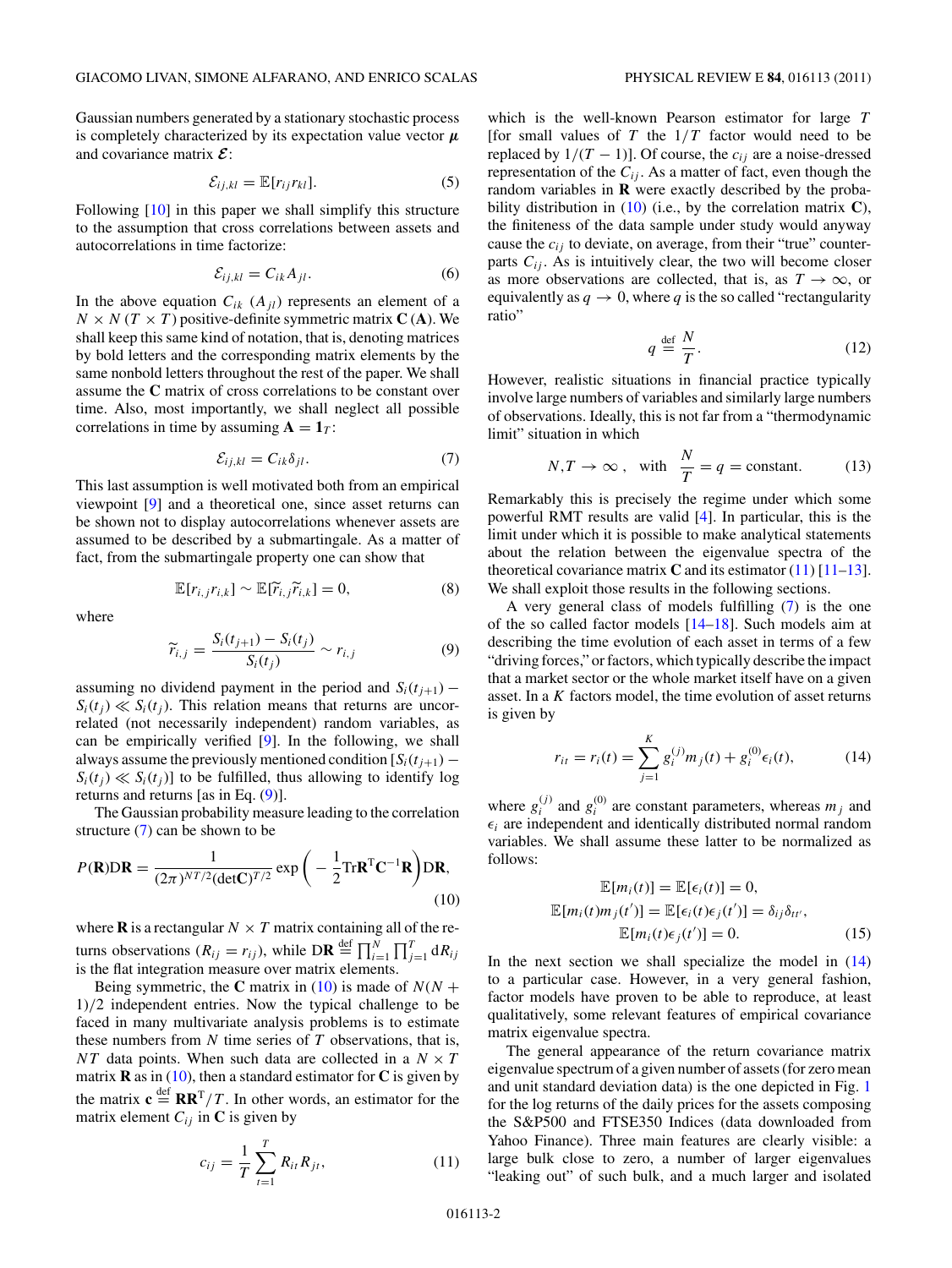<span id="page-3-0"></span>

FIG. 1. (Color online) (a) Empirical eigenvalue density of the covariance matrix for  $T = 3400$  daily returns of  $N = 396$  assets belonging the S&P500 Index over the years 1996–2009. (b) The same density as in (a) without the largest eigenvalue. (c) Eigenvalue density for  $T = 1423$ daily returns of  $N = 243$  assets belonging to the FTSE350 Index over the years 2005–2010. (d) The same density as in (c) without the largest eigenvalue. All figures were produced with standardized data. In (b) and (d) the Marcenko-Pastur distributions for the corresponding values of  $q = N/T$  are also plotted.

eigenvalue. Since the pioneering works [\[5](#page-11-0)[,6\]](#page-12-0), RMT has become a standard tool to analyze these macroscopic features. More specifically, the aforementioned eigenvalue bulk has mostly been identified with the Marčenko-Pastur distribution [\[4\]](#page-11-0), that is, the limiting eigenvalue marginal probability density for the (already introduced) matrix  $\mathbf{c} = \mathbf{R}\mathbf{R}^T/T$  when all the entries  $R_{ij}$  are drawn from a normal distribution  $\mathcal{N}(0,\sigma)$ . Quite importantly, this result is rigorously derived only in the thermodynamic limit  $(13)$  of infinite matrix sizes growing to infinity at a fixed rate. In this limit, the Marcenko-Pastur distribution reads

$$
\rho_{\mathbf{c}}(\Lambda) = \frac{1}{2\pi q \sigma^2} \frac{\sqrt{(\Lambda_+ - \Lambda)(\Lambda - \Lambda_-)}}{\Lambda},
$$
  

$$
\Lambda_{\pm} \stackrel{\text{def}}{=} \sigma^2 (1 \pm \sqrt{q})^2,
$$
 (16)

where  $q$  is the rectangularity ratio defined in [\(12\)](#page-1-0). However, as can be seen in Figs.  $1(b)-1(d)$ , the Marcenko-Pastur distribution actually provides a very poor fit of empirical distributions when q and  $\sigma$  are assumed to be equal to  $N/T$  and 1 (for standardized data), respectively. The aforementioned eigenvalue bulks are reasonably well fitted by a Marčenko-Pastur distribution only when  $q$  and  $\sigma$  are assumed to be *free* parameters, whose values are to be determined via fitting. In particular, this typically causes  $q$  to deviate from the ratio  $N/T$ , thus introducing the concept of effective system size.

Since the Marcenko-Pastur distribution emerges as the limiting density for the covariance matrix of N *uncorrelated* time series made of  $T$  observations, identifying eigenvalue bulks such as the ones in Fig. [1](#page-2-0) with it basically amounts

to state that most of the information contained in empirical covariance matrix spectra is actually no information at all, being equivalent to the spectrum one would obtain in the presence of pure noise  $[12,19]$ . On the other hand, this viewpoint allows one to give a specific meaning to the "large" eigenvalues out of the bulk. As would also be possible to verify with principal component analysis (PCA) [\[20\]](#page-12-0), such eigenvalues correspond to groups of correlated assets, most typically belonging to the same market sector. Analogously, the largest eigenvalue of the distribution is usually identified with the "market mode": such an eigenvalue appears as a consequence of those fluctuations that involve the market as a whole, and as a matter of fact the PCA can easily show it to account for a large part of the return variance.

As already anticipated, factor models [\(14\)](#page-1-0) represent good candidates to reproduce most of the empirical features shown in Fig. [1.](#page-2-0) In the following sections we shall make use of such models to challenge the previously mentioned common knowledge, according to which the eigenvalue bulks in empirical covariance matrix spectra essentially correspond to noise. Such a common knowledge has already been revised critically in a number of works (see, for example,  $[13,21-24]$ ), and in this paper we wish to present an additional amount of evidence in this direction.

The paper is organized as follows. In Sec. II the "direct" problem of analytically estimating eigenvalue densities is addressed. In particular, some specific versions of the factor model in Eq.  $(14)$  will be introduced and the eigenvalue spectra for the correlation matrix **C** of such model will be derived (sometimes performing approximations). Then the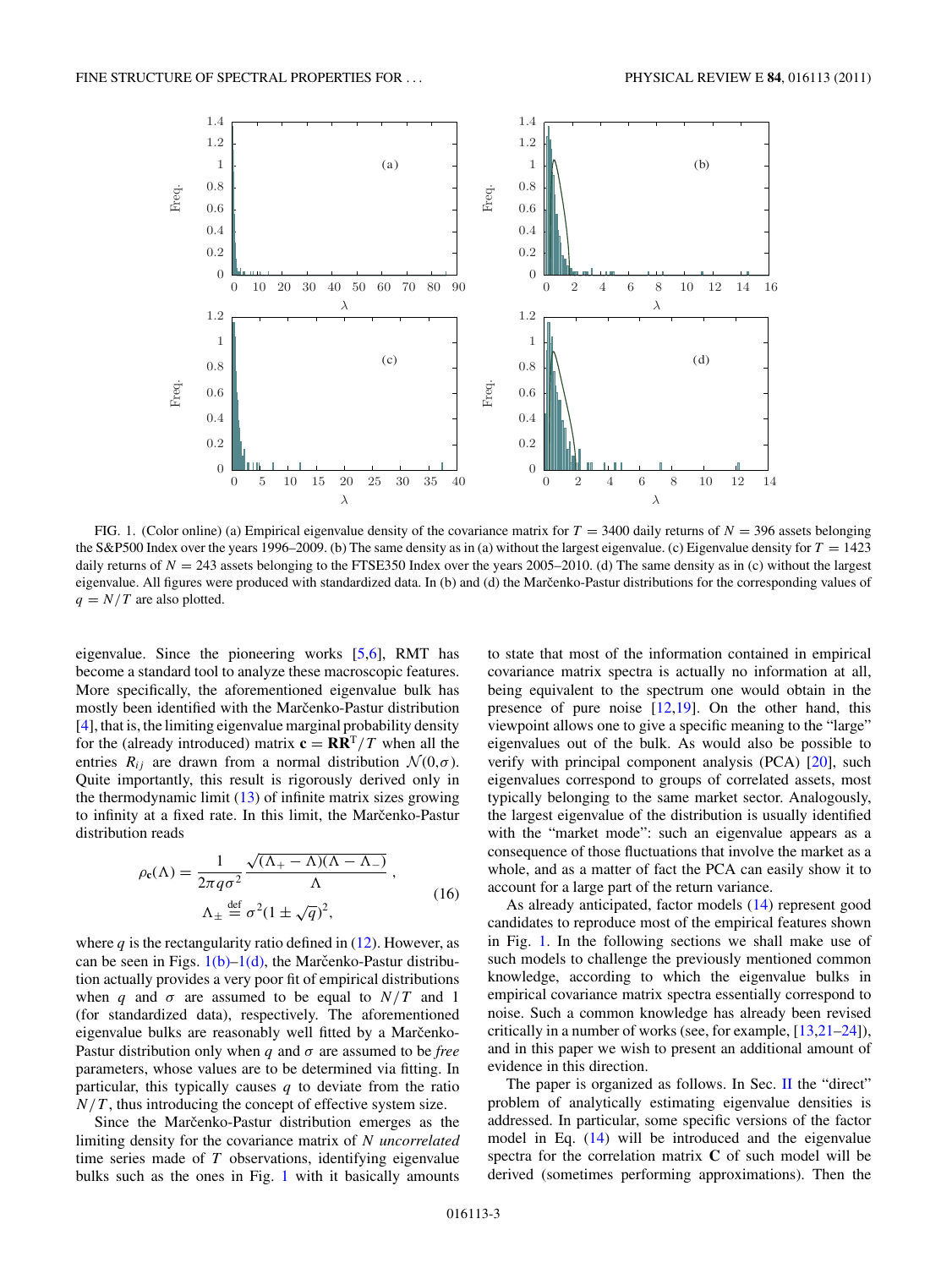<span id="page-4-0"></span>RMT results provided in  $[12,13]$  will be applied in order to derive exact results for the noise-dressed version **c** of the correlation matrix. Eventually, a subsection will be devoted to discuss the results obtained via Monte Carlo simulations in order to validate the analytical formulas. In the light of such numerical results, we shall also briefly discuss again the applicability limits of the Marčenko-Pastur distribution. In Sec. [III](#page-6-0) the "inverse" problem of inferring eigenvalue densities from the empirically observed ones will be discussed. More specifically, a filtering procedure will be devised in order to highlight some of the cluster structure in empirical correlation matrices. Such a procedure will be performed on two data sets (relative to the S&P500 and the FTSE350 Indices): the results we obtain confirm, at least on a qualitative level, the ability of factor models to reproduce relevant stylized facts observed in real stock market returns, and we believe this to be one of the main points in our paper. Eventually, in Sec. [IV](#page-11-0) some conclusions and possible future perspectives of this work will be outlined.

#### **II. THEORY: THE DIRECT PROBLEM**

#### **A. Cluster models: Heuristic analysis**

Let us now specialize the factor model  $(14)$ . In particular, let us start from the situation where all asset returns obey the following equation:

$$
r_i(t) = \gamma_N m_N(t) + (1 - \gamma_N)\epsilon_i(t), \qquad (17)
$$

where  $m_N(t), \epsilon_i(t) \sim \mathcal{N}(0,1)$   $\forall t$ , and  $\gamma_N \in [0,1]$ . In the previous equation  $m_N$  represents a common mode driving all assets with the same "intensity"  $\gamma_N$ . We shall now build K clusters of correlated assets from Eq.  $(17)$ . Thus, let there be K groups of  $N_k$  variables  $(k = 1, ..., K)$  with  $\bar{N} \stackrel{\text{def}}{=} \sum_{k=1}^{K} N_k \le N$ , and let us order the assets so that  $r_i$  belongs to the kth assets for  $i = 1 + \sum_{l=1}^{k-1} N_l, \ldots, \sum_{l=1}^k N_l$ . We can also denote the generic element in the *k*th cluster as  $r_i^{(k)}$ . We shall define it as

$$
r_i^{(k)}(t) = \gamma_k m_k(t) + (1 - \gamma_k) r_i(t),
$$
  
\n
$$
i = 1 + \sum_{l=1}^{k-1} N_l, \dots, \sum_{l=1}^{k} N_l,
$$
\n(18)

where  $\gamma_k \in [0,1]$ ,  $m_k(t) \sim \mathcal{N}(0,1)$  is a cluster mode and  $r_i$  is as in Eq. [\(17\)](#page-3-0). Thus, we can rewrite the previous relation as

$$
r_i^{(k)}(t) = \gamma_k m_k(t) + (1 - \gamma_k) \gamma_N m_N(t) + (1 - \gamma_k)(1 - \gamma_N) \epsilon_i(t) ,
$$
\n
$$
i = 1 + \sum_{l=1}^{k-1} N_l, \dots, \sum_{l=1}^{k} N_l.
$$
\n(19)

We still simply call  $r_i$   $(i = 1 + \overline{N}, \ldots, N)$  those elements which do not belong to any cluster, and we assume them to evolve according to [\(17\)](#page-3-0). We always have  $\mathbb{E}[r_i(t)] =$  $\mathbb{E}[r_j^{(k)}(t)] = 0 \forall i, j, k, t$ . Recalling the relations in [\(15\)](#page-1-0), which can be generalized to include  $m_N$  in a straightforward way, we can calculate all possible covariance matrix elements between

assets described by [\(17\)](#page-3-0) and [\(19\)](#page-3-0). Four separate cases can be distinguished:

$$
\mathbb{E}[r_i(t)r_j(t)] = (1 - \gamma_N)^2 \delta_{ij} + \gamma_N^2,
$$
  
\n
$$
\mathbb{E}[r_i(t)r_j^{(k)}(t)] = (1 - \gamma_k)\gamma_N^2,
$$
  
\n
$$
\mathbb{E}[r_i^{(k)}(t)r_j^{(k)}(t)] = (1 - \gamma_k)^2(1 - \gamma_N)^2 \delta_{ij} + (1 - \gamma_k)^2 \gamma_N^2 + \gamma_k^2,
$$
  
\n
$$
\mathbb{E}[r_i^{(k)}(t)r_j^{(l)}(t)] = (1 - \gamma_k)(1 - \gamma_l)(1 - \gamma_N)^2 \delta_{ij}
$$
  
\n
$$
+ (1 - \gamma_k)(1 - \gamma_l)\gamma_N^2.
$$
 (20)

We are now in position to compute the correlation matrix **C** of the model, whose matrix elements read

$$
C_{ij} = \frac{\mathbb{E}[r_i(t)r_j(t)]}{\sqrt{\text{Var}[r_i(t)]\text{Var}[r_j(t)]}}
$$
(21)

with straightforward generalizations to those involving elements belonging to clusters.

We shall focus for now on the limiting case in which correlations between cluster elements are very strong, that is, when  $\gamma_k \to 1$  in each cluster. One can see from [\(20\)](#page-3-0) that under this assumption the model's correlation matrix has a simple block-diagonal structure:

$$
\mathbf{C} = \begin{pmatrix} \mathbf{E}^{(N_1)} & 0 & \dots & 0 & 0 \\ 0 & \mathbf{E}^{(N_2)} & \dots & 0 & 0 \\ \vdots & \vdots & \ddots & \vdots & \vdots \\ 0 & 0 & \dots & \mathbf{E}^{(N_K)} & 0 \\ 0 & 0 & \dots & 0 & \mathbf{F}^{(N-\bar{N})} \end{pmatrix}, \quad (22)
$$

where  $\mathbf{E}^M$  is the  $M \times M$  matrix whose entries are all equal to unity  $(E_{ij}^M = 1 \forall i, j)$ , while  $\mathbf{F}^{(N-\bar{N})}$  is a  $(N-\bar{N}) \times (N-\bar{N})$ matrix with a slightly more complicated structure:

$$
\mathbf{F}^{(N-\bar{N})} = \begin{pmatrix} 1 & \frac{\gamma_N^2}{(1-\gamma_N)^2 + \gamma_N^2} & \cdots & \frac{\gamma_N^2}{(1-\gamma_N)^2 + \gamma_N^2} \\ \frac{\gamma_N^2}{(1-\gamma_N)^2 + \gamma_N^2} & 1 & \cdots & \frac{\gamma_N^2}{(1-\gamma_N)^2 + \gamma_N^2} \\ \vdots & \vdots & \ddots & \vdots \\ \frac{\gamma_N^2}{(1-\gamma_N)^2 + \gamma_N^2} & \frac{\gamma_N^2}{(1-\gamma_N)^2 + \gamma_N^2} & \cdots & 1 \end{pmatrix}
$$
(23)

The block structure in [\(22\)](#page-3-0) allows for the computation of the eigenvalue spectrum. In fact, since we have

$$
\det(\mathbf{E}^{(M)} - \Lambda \mathbf{I}_M) = \Lambda^{M-1}(M - \Lambda),
$$

$$
\det(\mathbf{F}^{(N-\bar{N})} - \Lambda \mathbf{I}_{N-\bar{N}}) = \left[ \frac{(N-\bar{N})\gamma_N^2 + (1-\gamma_N)^2}{(1-\gamma_N)^2 + \gamma_N^2} - \Lambda \right] \times \left[ \frac{(1-\gamma_N)^2}{(1-\gamma_N)^2 + \gamma_N^2} - \Lambda \right]^{N-\bar{N}-1},
$$
\n(24)

the characteristic equation for the **C** matrix reads

$$
\Lambda^{\bar{N}-K} \left[ \Lambda - \frac{(N-\bar{N})\gamma_N^2 + (1-\gamma_N)^2}{(1-\gamma_N)^2 + \gamma_N^2} \right] \times \left[ \Lambda - \frac{(1-\gamma_N)^2}{(1-\gamma_N)^2 + \gamma_N^2} \right]^{N-\bar{N}-1} \prod_{k=1}^K (\Lambda - N_k) = 0. \tag{25}
$$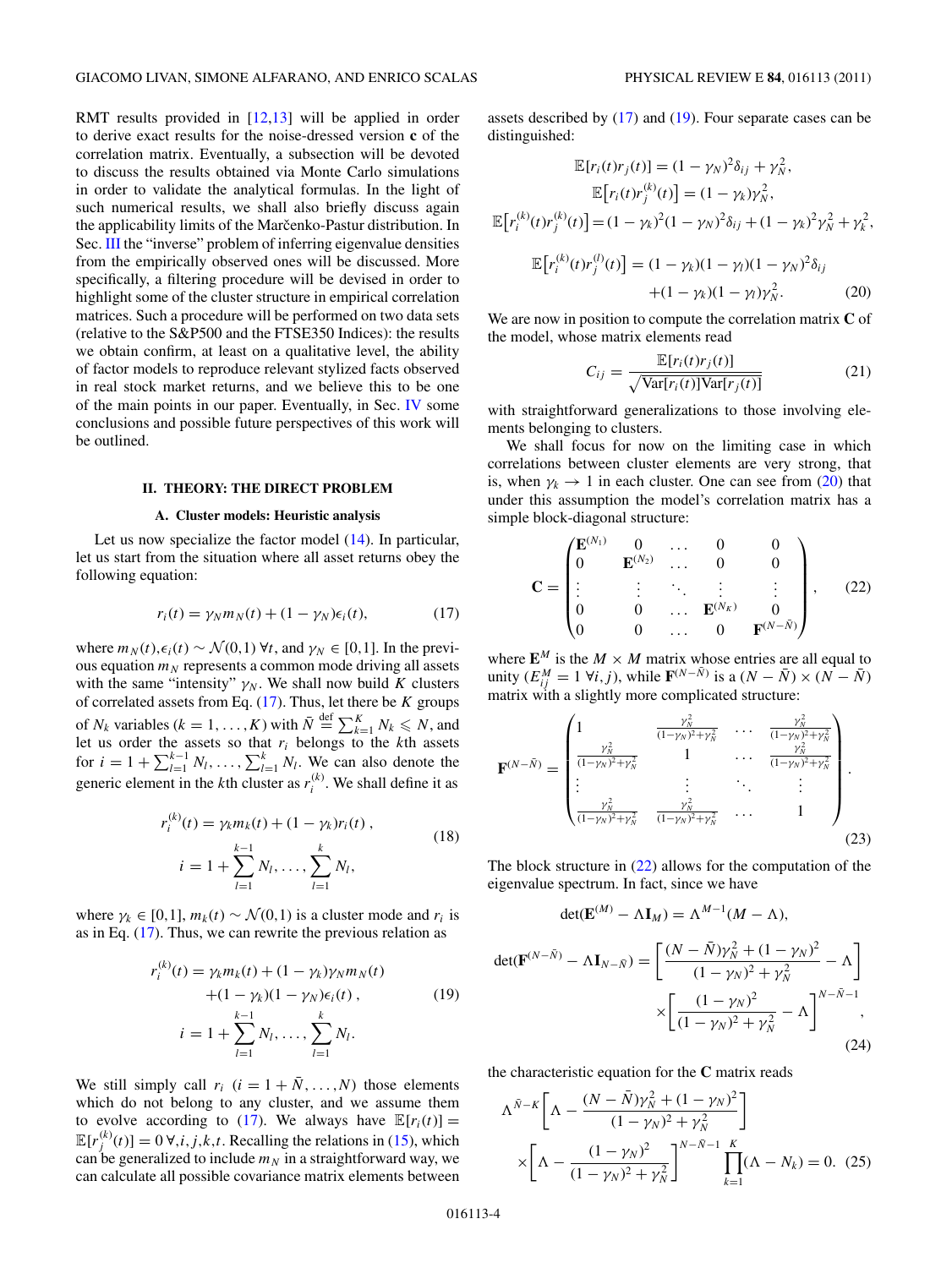<span id="page-5-0"></span>This eigenvalue spectrum is able to reproduce, at least on a heuristic level, some of the features of empirical spectra (see Fig. [1\)](#page-2-0): each cluster gives rise to a large eigenvalue equal to the cluster size  $N_k$ , and the common mode produces one large eigenvalue  $\sim (N - \bar{N}) \gamma_N^2 / [(1 - \gamma_N)^2 + \gamma_N^2]$  too. It is worth mentioning that this latter eigenvalue might not necessarily be the largest one: as a matter of fact, large enough  $N_k$  and a small  $\gamma_N$  can lead to situations in which the largest eigenvalue is given by max<sub>k</sub>  $N_k$ . Even though this seems not to be the case in most financial applications, it is still worth stressing that the largest eigenvalue in empirical spectra should not be labeled as the "market eigenvalue" right away, but only after some further checks.

Going back to Eq. [\(25\)](#page-3-0), a ( $N - \overline{N} - 1$ )-fold degenerate eigenvalue {equal to  $(1 - \gamma_N)^2 / [(1 - \gamma_N)^2 + \gamma_N^2]$ } can be recognized. Also, Eq. [\(25\)](#page-3-0) indicates that each cluster gives rise to  $N_k - 1$  zero modes, altogether forming a group of  $\overline{N} - K$ zero modes. In a noise-marred situation, as it can be verified by means of Monte Carlo simulations, the degeneracies in [\(25\)](#page-3-0) are broken and give rise to two bulks. In the highly correlated cluster assumption ( $\gamma_k \rightarrow 1$ ) yielding [\(25\)](#page-3-0) the two bulks typically remain well separated. However, when such assumption is relaxed, allowing for small values of the  $\gamma_k$ , the two bulks get closer, and for properly chosen values of the parameters they eventually "collide" and merge into one single structure (see Sec.  $\Pi C$  and the figures in it). This latter might be identified with the typical eigenvalue bulks appearing in empirical spectra (see Fig. [1\)](#page-2-0). It is important to stress, already at this heuristic level, that the emergence of such a bulk in this factor model stems from the presence of (weak) correlations between the assets, oppositely to the Marčenko-Pastur distribution  $(16)$  $(16)$ , which in turn, as already discussed, originates from pure noise. Nevertheless, quite subtly the Marčenko-Pastur distribution can still provide good fits to such bulks in a number of situations, as we shall illustrate later.

The previous factor model, yielding Eq. [\(25\)](#page-3-0) for the eigenvalue spectrum of its correlation matrix, can be further simplified to the case where no common factor is driving the asset returns. This can be directly achieved on the eigenvalue spectrum by setting  $\gamma_N = 0$  in Eq. [\(25\)](#page-3-0). This gives

$$
\Lambda^{\bar{N}-K} (\Lambda - 1)^{N-\bar{N}} \prod_{k=1}^{K} (\Lambda - N_k) = 0.
$$
 (26)

This spectrum still yields one large eigenvalue for each cluster and two degenerate eigenvalues equal to zero and one, respectively. Just like in the previous discussion, let us now relax the assumption of strong correlations ( $\gamma_k \rightarrow 1$ ) within clusters. For the sake of simplicity, let us assume that all assets in each cluster are mutually correlated with the same correlation coefficient  $\rho_k \in [0,1]$  [which can be explicitly computed from (20)]. So, the correlation matrix of the model would read

$$
\mathbf{C} = \begin{pmatrix} \tilde{\mathbf{E}}^{(N_1)} & 0 & \dots & 0 & 0 \\ 0 & \tilde{\mathbf{E}}^{(N_2)} & \dots & 0 & 0 \\ \vdots & \vdots & \ddots & \vdots & \vdots \\ 0 & 0 & \dots & \tilde{\mathbf{E}}^{(N_k)} & 0 \\ 0 & 0 & \dots & 0 & \mathbf{I}_{N-\bar{N}} \end{pmatrix}, \qquad (27)
$$

where each  $\tilde{\mathbf{E}}^{(N_k)}$  is a  $N_k \times N_k$  matrix such that  $\tilde{E}_{ij}^{(N_k)} = \rho_k$  for  $i \neq j$  and  $\tilde{E}_{ii}^{(N_k)} = 1$ , while the last block is now given by the identity matrix [as can be seen from the first relation in [\(20\)](#page-3-0) for  $\gamma_N = 0$ ]. One can verify that

$$
\det(\tilde{\mathbf{E}}^{(N_k)} - \Lambda \mathbf{I}_{N_k}) = [\Lambda - (1 - \rho_k)]^{N_k - 1}
$$

$$
\times {\{\Lambda - [N_k \rho_k + (1 - \rho_k)]\}}.
$$
 (28)

In order to further simplify things, let us consider the case where we have just one cluster of  $\overline{N}$  assets with mutual correlation  $\rho$ . Equation [\(25\)](#page-3-0) in this case would need to be modified to read

$$
[\Lambda - (1 - \rho)]^{\bar{N}-1} (\Lambda - 1)^{N - \bar{N}} \{ \Lambda - [\bar{N}\rho + (1 - \rho)] \} = 0,
$$
\n(29)

thus giving one large eigenvalue and two degenerate eigenvalues equal to  $(1 - \rho)$  and one. The latter emerges as a consequence of the  $N - \overline{N}$  mutually uncorrelated assets, that is, as a consequence of pure noise, while the former is due to the presence of a cluster. Just like in the case discussed previously, a noise-dressed version of [\(29\)](#page-4-0) would lead to two eigenvalue bulks, and suitably chosen values of  $\rho$  would make the two bulks merge into one (see Sec.  $\Pi C$ ). Thus, in this case too, the emergence of a main bulk would not be a consequence of pure noise alone.

#### **B. Cluster models: Exact results**

The proper mathematical framework to deal with covariance matrices featuring degenerate spectra [as the ones in Eqs.  $(25)$ ,  $(26)$ , and  $(29)$ ] is the one provided in [\[12,13\]](#page-12-0), and we shall exploit it extensively in the following. So, first let us introduce some basic notions and notations of RMT. Just like we did so far, we shall denote the eigenvalues of the correlation matrix **C** of a given model as  $\Lambda_i$  ( $i = 1, ..., N$ ), while the eigenvalues of the corresponding estimator  $(11)$  will be denoted as  $\lambda_i$ . Quite straightforwardly, one can define the eigenvalue density for the theoretical correlation matrix as

$$
\rho_{\mathbf{C}}(\Lambda) = \frac{1}{N} \sum_{i=1}^{N} \delta(\Lambda - \Lambda_i), \tag{30}
$$

and this is related to the matrix moments  $M_C^{(k)}$ :

$$
M_{\mathbf{C}}^{(k)} \stackrel{\text{def}}{=} \frac{1}{N} \text{Tr } \mathbf{C}^k = \frac{1}{N} \sum_{i=1}^N \Lambda_i^k = \int d\Lambda \rho_{\mathbf{C}}(\Lambda) \Lambda^k. \quad (31)
$$

In analogy to  $(30)$ , one can define an expected spectral density for the estimator  $\bf{c}$  in equation  $(11)$ :

$$
\rho_{\mathbf{c}}(\lambda) = \frac{1}{N} \sum_{i=1}^{N} \mathbb{E}[\delta(\lambda - \lambda_i)], \qquad (32)
$$

where the expectation is to be meant with respect to the probability measure  $(10)$ . Generalizing  $(31)$ , we can then define the expected matrix moments as

$$
m_{\mathbf{c}}^{(k)} \stackrel{\text{def}}{=} \frac{1}{N} \mathbb{E}[\text{Tr}\mathbf{c}^k] = \int d\lambda \rho_{\mathbf{c}}(\lambda) \lambda^k. \tag{33}
$$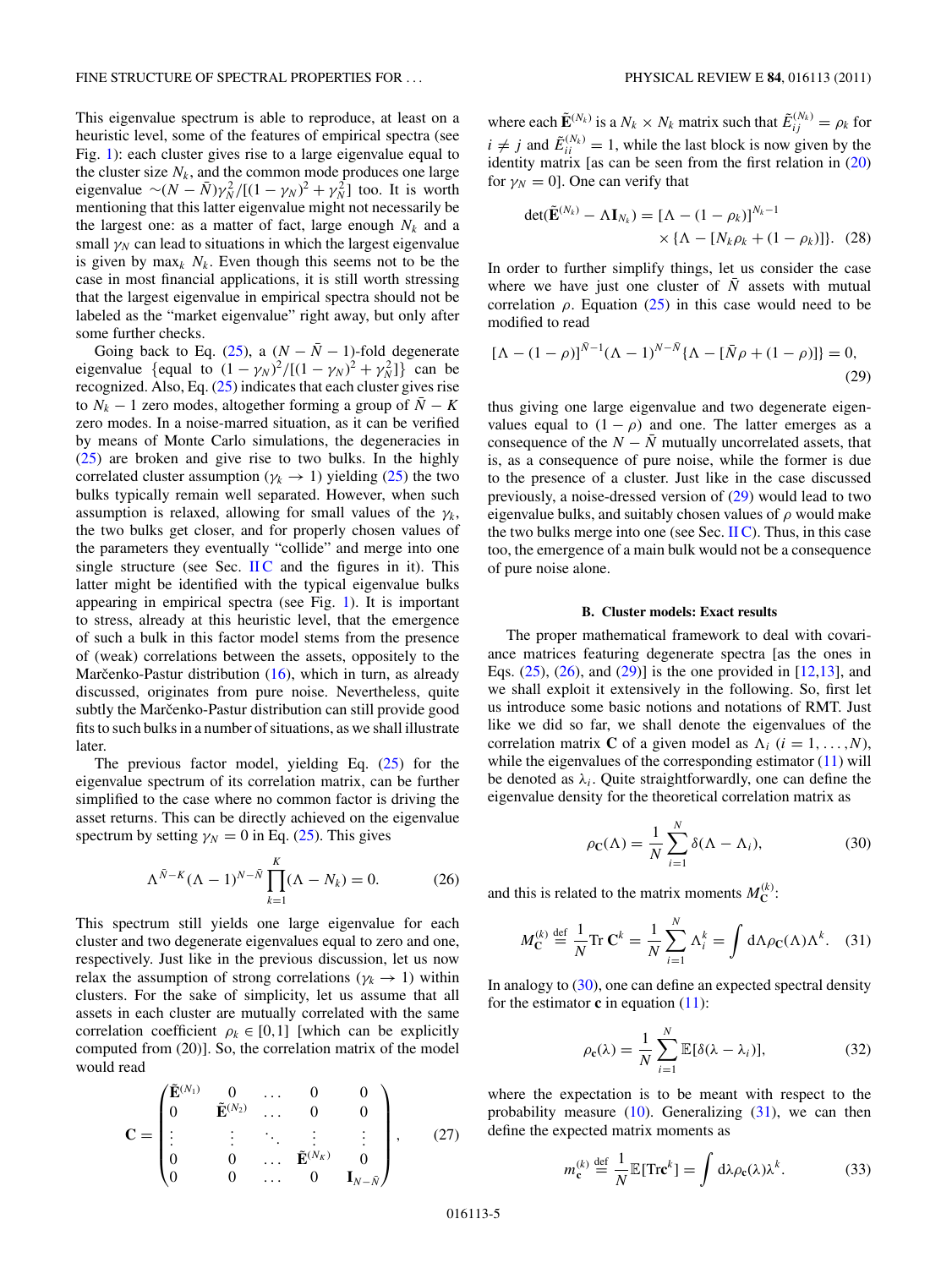<span id="page-6-0"></span>The two corresponding resolvents, or Green's functions, are given by

$$
\mathbf{G}_{\mathbf{C}}(Z) = (Z\mathbf{I}_N - \mathbf{C})^{-1},
$$
  
\n
$$
\mathbf{g}_{\mathbf{c}}(z) = \mathbb{E}[(z\mathbf{I}_N - \mathbf{c})^{-1}],
$$
\n(34)

where  $Z, z \in \mathbb{C}$ . Then one can introduce the moment generating functions, and it is possible to show that they are closely related to the Green's functions in the following way:

$$
M_{\rm C}(Z) \stackrel{\text{def}}{=} \sum_{k=1}^{\infty} \frac{M_{\rm C}^{(k)}}{Z^k} = Z G_{\rm C}(Z) - 1,
$$
  
\n
$$
m_{\rm C}(z) \stackrel{\text{def}}{=} \sum_{k=1}^{\infty} \frac{m_{\rm C}^{(k)}}{z^k} = z g_{\rm C}(z) - 1,
$$
\n(35)

where we have

$$
G_{\mathbf{C}}(Z) \stackrel{\text{def}}{=} \frac{\text{Tr}[\mathbf{G}_{\mathbf{C}}(Z)]}{N},
$$
  
\n
$$
g_{\mathbf{c}}(z) \stackrel{\text{def}}{=} \frac{\text{Tr}[\mathbf{g}_{\mathbf{c}}(z)]}{N}.
$$
\n(36)

Moreover, from the well known relation  $\lim_{\epsilon \to 0^+} (\lambda + i\epsilon)^{-1} =$  $\mathcal{P}(\lambda^{-1}) - i\pi \delta(\lambda)$  (where  $\mathcal P$  denotes the principal value), one can show that the eigenvalue densities  $(30)$  and  $(32)$  can be directly derived from the corresponding Green's functions [\(34\)](#page-5-0):

$$
\rho_{\mathbf{C}}(\Lambda) = -\frac{1}{\pi} \lim_{\epsilon \to 0^{+}} \text{Im } G_{\mathbf{C}}(\Lambda + i\epsilon),
$$

$$
\rho_{\mathbf{C}}(\lambda) = -\frac{1}{\pi} \lim_{\epsilon \to 0^{+}} \text{Im } g_{\mathbf{C}}(\lambda + i\epsilon).
$$
(37)

So, basically, the Green's function contains the same information as the whole eigenvalue density, and, through [\(35\)](#page-5-0), the same is also true for the moment generating function. In particular, for  $\Lambda, \lambda > 0$ , the previous relations can be converted into

$$
\rho_{\mathbf{C}}(\Lambda) = -\frac{1}{\pi \Lambda} \lim_{\epsilon \to 0^+} \text{Im } M_{\mathbf{C}}(\Lambda + i\epsilon),
$$
  
\n
$$
\rho_{\mathbf{C}}(\lambda) = -\frac{1}{\pi \lambda} \lim_{\epsilon \to 0^+} \text{Im } m_{\mathbf{C}}(\lambda + i\epsilon).
$$
 (38)

A fundamental relation between between the moment generating functions of a "true" correlation matrix and its estimator in the infinite matrix size limit  $(13)$  can be derived  $[12,13]$  either in the framework of free random variables  $[10,25,26]$  or using planar diagrammatic methods [\[12,27,28\]](#page-12-0). The starting point is the following simple relation between moment generating functions:

$$
m_{\mathbf{c}}(z) = M_{\mathbf{C}}(Z),\tag{39}
$$

where the two complex arguments are related by the following transformation:

$$
Z = \frac{z}{1 + qm_{\mathbf{c}}(z)}.\tag{40}
$$

Once  $M_C(Z)$  is known,  $m_c(z)$  can be derived in principle from the following functional equation:

$$
m_{\mathbf{c}}(z) = M_{\mathbf{C}} \bigg[ \frac{z}{1 + q m_{\mathbf{c}}(z)} \bigg]. \tag{41}
$$

Bearing in mind the previous discussion on factor models, we shall focus on correlation matrices whose spectra display degenerate eigenvalues. Let us then assume the correlation matrix **C** to have L distinct eigenvalues  $\Lambda_i$  ( $i = 1, ..., L$ ) with degeneracies  $n_i$ . The moment generating function for such a matrix is given by

$$
M_{\rm C}(Z) = \frac{1}{N} \sum_{i=1}^{L} \frac{n_i \Lambda_i}{Z - \Lambda_i} = \sum_{i=1}^{L} \frac{w_i \Lambda_i}{Z - \Lambda_i},
$$
(42)

where the weights  $w_i = n_i/N$  have been introduced. Thus, from  $(41)$  we get

$$
m_{\mathbf{c}}(z) = \sum_{i=1}^{L} \frac{w_i \Lambda_i [1 + qm_{\mathbf{c}}(z)]}{z - \Lambda_i [1 + qm_{\mathbf{c}}(z)]}.
$$
 (43)

For each fixed  $\zeta$  this becomes a polynomial equation of degree  $L + 1$  in  $m_c(z)$ , yielding as many solutions. The problem arises of choosing the right one: as extensively discussed and detailed in [\[29\]](#page-12-0), the right branch of the map in Eq. [\(40\)](#page-5-0) to pick up is the one giving  $Z \rightarrow z$  for  $z \rightarrow \infty$ . In the simplest case one has  $C = I_N$  and, of course, the correlation matrix has just one N-fold degenerate eigenvalue equal to one: it can be shown that, in this case, Eq. [\(43\)](#page-5-0) leads precisely to the Marcenko-Pastur distribution  $(16)$  $(16)$ , as one would expect. On the other hand, already when considering two distinct eigenvalues, quite different scenarios are possible, including the previously discussed cases of well separated or merging bulks (see the next subsection and [\[28\]](#page-12-0)). Let us also remark that Eq. [\(43\)](#page-5-0) cannot be applied to the large nondegenerate eigenvalues typically displayed by factor models. This is because, as already stated, we shall always work in the thermodynamic limit [\(13\)](#page-1-0), where the weight  $(1/N)$  of such eigenvalues vanishes as  $N \to \infty$ . As a matter of fact, this kind of eigenvalues need to be investigated *per se*, and actually extensive areas of the RMT literature are devoted to the study of statistical properties of single eigenvalues as well as order statistics  $[30]$ . In particular, it has been shown in  $[31]$ that large nondegenerate sample eigenvalues of correlation matrices follow a normal distribution (see the next subsection for a numerical confirmation).

#### **C. Monte Carlo simulations**

In this subsection we present and detail the Monte Carlo simulations we performed in order to test and validate the analytical results described so far. In all cases, we generated  $T$  realizations of  $N$  stochastic processes described by the factor model introduced in Eqs.  $(18)$ ,  $(19)$ , and  $(20)$  (from a numerical viewpoint, this just boils down to the generation of standard Gaussian random numbers). By choosing different parameter values, we implemented the different versions of the model which were discussed in the previous subsection, corresponding to different theoretical correlation matrices Eqs. [\(22\)](#page-3-0) and  $(27)$ ]. The eigenvalues of the corresponding estimators [\(11\)](#page-1-0) were obtained via numerical diagonalization (by means of the diagonalization algorithm provided by Matlab®).

In Fig. 2 a first example of eigenvalue spectra deriving from factor models is presented. In this first example a common mode (introduced via a nonzero  $\gamma_N$  coefficient, see the figure caption for all the details on parameter values) as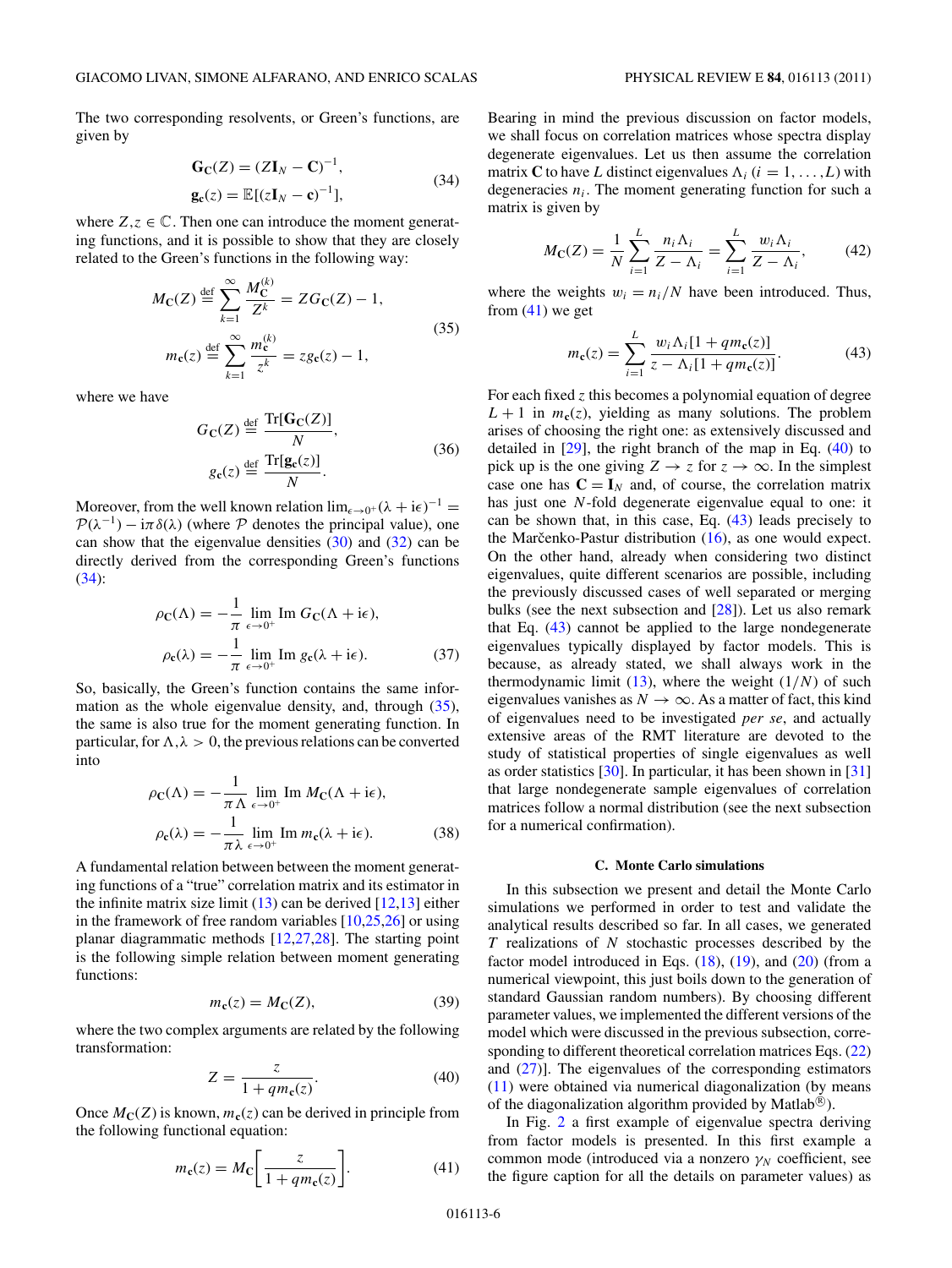<span id="page-7-0"></span>

FIG. 2. (Color online) (a) Eigenvalue density for 100 simulations of the factor model described in [\(18\)](#page-3-0), [\(19\)](#page-3-0), and [\(20\)](#page-3-0) with  $N = 500$ ,  $T = 2000$  (q = 0.25). One cluster made of  $N_1 = \overline{N} = 100$  variables, correlated via a coefficient  $\gamma_1 = 0.7$ , is present. A common mode is introduced via a coefficient  $\gamma_N = 0.3$ . As expected from Eq. [\(25\)](#page-3-0), two eigenvalue bulks are clearly visible. The mean value in the bulk on the left is 0.04, while Eq. [\(25\)](#page-3-0) would predict zero as a consequence of the strong correlation limit ( $\gamma_k \to 1$ ) approximation. On the other hand, the mean value in the bulk on the right is 0.85, in remarkable agreement with the predicted value  $(1 - \gamma_N)^2 / [(1 - \gamma_N)^2 + \gamma_N^2] = 0.84$ . For the sake of readability, the "large" eigenvalues are not shown. (b) By setting  $\gamma_1 = 0.4$ , the two bulks in (a) merge into a single one. Such a structure, despite emerging as a consequence of (weak) correlations, is very well fitted by a Marcenko-Pastur distribution [see Eq. ([16\)](#page-2-0)] with  $q = 0.29$ and  $\sigma = 0.88$  (solid line).

well as a correlated cluster of variables are present. As already discussed in the previous subsection, the degeneracies in Eq. [\(25\)](#page-3-0) are broken, and, in the limit of strong correlations in the cluster ( $\gamma_k \rightarrow 1$ ), two well separated eigenvalue bulks emerge [Fig.  $2(a)$ ]. On the other hand, when such correlations get weaker, the two eigenvalue bulks get closer, eventually melting into one single structure (Fig. [2\)](#page-6-0). Remarkably such a structure is quite well fitted by a Marčenko-Pastur distribution, which is however characterized by values of the q and  $\sigma$  parameters that differ from the ones which would be obtained for standardized uncorrelated data ( $q = N/T$  and  $\sigma = 1$ ).

Such features are further illustrated in Fig. 3, which refers to the case of a factor model with no common mode  $(\gamma_N = 0)$ . Again the progressive fusion (induced by weaker correlations) between separated eigenvalue bulks is shown. Also, we compare the numerically obtained spectra to the eigenvalue densities obtained from the solution of Eq. [\(43\)](#page-5-0), obtaining a very good agreement between the two [Figs.  $3(a)$ ] and  $3(b)$ ]. Just like in the previous case, the Marcenko-Pastur distribution seems to provide quite a good fit of the "limiting" eigenvalue bulk obtained for small correlations [Fig.  $3(c)$ ]. However, we performed a Kolmogorov-Smirnov [\[32\]](#page-12-0) test under the null hypothesis of data distributed according to a Marčenko-Pastur distribution, and we found such hypothesis to be rejected for all the significance levels we considered (see the caption of Fig. 3 for further details). On the other hand, the same test prevented us from rejecting the hypothesis of data distributed according to the eigenvalue density obtained from the solution of Eq. [\(43\)](#page-5-0), its degenerate eigenvalues being given by Eq. [\(29\)](#page-4-0). This is quite surprising, given the great similarity between the two densities [see Fig.  $3(d)$ ], which would be almost undistinguishable if plotted on the scale of the whole distribution [as in Fig.  $3(c)$ ]. In the following section, we shall apply these ideas to financial data.

We also believe these findings to provide some interesting evidence against the use of the Marčenko-Pastur distribution whenever nonnegligible correlations are present between random variables. Despite being close, in a number of situations,

to the eigenvalue densities deriving from the solution of Eq.  $(43)$ , the Marcenko-Pastur distribution always needs to be fitted on the data under study, even when they are completely under control (as in the case of Monte Carlo simulations). Then, as already pointed out, the presence of correlations causes the parameters q and  $\sigma$  to deviate from the corresponding values which would be obtained in a pure noise situation. In particular, given the definition in Eq. [\(12\)](#page-1-0), this leads to the introduction of the artificial, and possibly misleading, concept of effective system size. On the other hand, in the conclusions section we provide suggestions on how to use cluster models to fit empirical spectra just by means of filtering algorithms and Monte Carlo simulations.

Eventually, concluding this subsection on Monte Carlo simulations, in Fig. [4](#page-8-0) we show a numerically obtained distribution of the largest sample eigenvalue for a factor model yielding the eigenvalue spectrum in [\(29\)](#page-4-0). As can be seen by direct inspection, the corresponding histogram is well fitted by a Gaussian distribution, as already anticipated in the previous subsection. Moreover, three statistical tests (whose details are provided in the caption) were performed under the null hypothesis of normally distributed data, and all the results we obtained prevent from rejecting such hypothesis. It is known that in a number of situations largest sample eigenvalues of correlation matrices are distributed according to Tracy-Widom (TW) distributions [\[30\]](#page-12-0). Now, since in some cases TW distributions can look quite close to normal distributions, we also performed statistical tests in order to rule out the former for the distribution of the largest sample eigenvalue of factor models.

#### **III. EMPIRICAL DATA: THE INVERSE PROBLEM**

The goal of this section is to show that some of the features displayed in correlation matrix spectra of factor models are actually present in empirical spectra of financial correlation matrices too. In particular, our goal is to show that the Gaussian factor models outlined in the previous sections and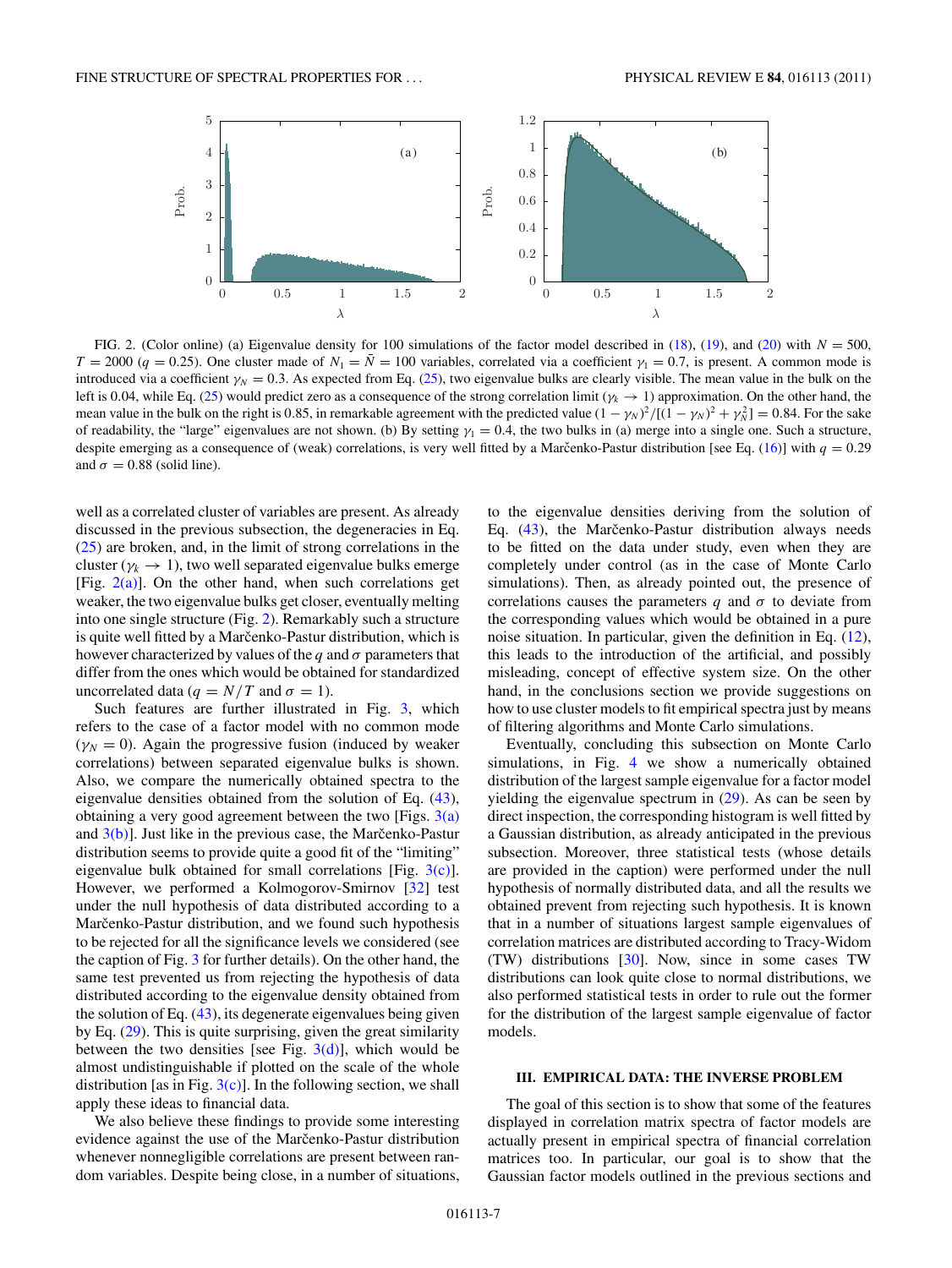<span id="page-8-0"></span>

FIG. 3. (Color online) (a) Eigenvalue spectrum of the correlation matrix for the factor model yielding the spectrum in [\(29\)](#page-4-0) for  $N = 500$ ,  $T = 2000$ ,  $\bar{N} = 100$ , and  $\rho = 0.84$ . This model yields two degenerate eigenvalues:  $\Lambda_1 = 1 - \rho = 0.16$  and  $\Lambda_2 = 1$  (see also Fig. [2\)](#page-6-0). The histogram is the result of 100 Monte Carlo simulations of such model, while the solid line represents the density obtained from the solution of Eq. [\(43\)](#page-5-0) (solved as in [\[29\]](#page-12-0)). (b) Eigenvalue spectrum for the same model with  $\rho = 0.65$ , that is, for  $\Lambda_1 = 0.35$ . It can be clearly seen that the two separated bulks shown in (a) start to merge as a consequence of the smaller correlations (smaller value of  $\rho$ ). Again, the solid line represents the density obtained from Eq. [\(43\)](#page-5-0). (c) Posing  $\rho = 0.30$  the two eigenvalue bulks merge completely into one single structure. In analogy to Fig. [2\(b\),](#page-6-0) such a structure is apparently well fitted by a Marcenko-Pastur distribution with  $q = 0.26$  and  $\sigma = 0.97$ , plotted as a solid line. On this scale, the Marcenko distributions would be barely distinguishable from the density obtained from Eq. ([43\)](#page-5-0) with  $\Lambda_1 = 1 - \rho = 0.7$ and  $\Lambda_2 = 1$ . (d) Comparison between two such densities (the dark line represents the Marcenko-Pastur distribution, while the grey line is the solution of Eq. [\(43\)](#page-5-0)) in correspondence of their peak, where they differ the most. Despite the quite small deviation between the two, a Kolmogorov-Smirnov (KS) performed on the data gave the following results. The critical values for different significance levels  $\alpha$ , are given by V<sup>\*</sup><sub>KS</sub>(α = 0.10) = 5.5 × 10<sup>-3</sup>, V<sup>\*</sup><sub>KS</sub>(α = 0.05) = 6.1 × 10<sup>-3</sup> and V<sup>\*</sup><sub>KS</sub>(α = 0.01) = 7.3 × 10<sup>-3</sup>. Under a null hypothesis of data distributed according to the Marcenko-Pastur distribution, the value of the KS statistic was  $S_{KS} = 7.9 \times 10^{-3}$ , allowing for the rejection of the null hypothesis for all the significance levels considered. On the other hand, under the null assumption of data distributed according to the density obtained from Eq. [\(43\)](#page-5-0), we obtained  $S_{KS} = 2.3 \times 10^{-3}$ , thus preventing from rejecting the null hypothesis. Clearly the large statistics in this example plays a relevant role in helping the KS test to "distinguish" the two densities. Smaller data samples would prevent the Marcenko-Pastur distribution from being rejected. Indeed, when performing a KS test on a smaller version ( $N = 250$ ,  $T = 1000$ ,  $\bar{N} = 50$ ,  $\rho = 0.30$ ) of the system in (d), we obtained  $S_{KS} = 3.0 \times 10^{-3}$  with the density given by Eq. [\(43\)](#page-5-0) and  $S_{KS} = 5.0 \times 10^{-3}$  for the Marcenko-Pastur distribution, the critical value being  $V_{KS}^*(\alpha = 0.05) = 8.6 \times 10^{-3}$ . Thus this example shows how rescaled and smaller system dimensions might prevent from discriminating the two densities.

the eigenvalue spectra they yield for correlation matrices do actually make contact with financial data on a qualitative level, thus confirming that the empirically observed eigenvalue bulks, as the ones shown in Fig. [1,](#page-2-0) cannot be regarded as a consequence of pure noise. In the light of the discussions in Sec. [II,](#page-3-0) we consider a peak separation [similar to those shown in Figs.  $2(a)$  and  $3(a)$ ] the most important phenomenological evidence one should look for. For this reason we shall try to empirically recreate, as best as possible, the conditions under which such a peak separation might be achieved. It is important to stress that nothing guarantees *a priori* that such conditions should be fulfilled by financial data. Thus, in the following we shall devise a filtering procedure able to detect those correlation structures (i.e., strongly correlated clusters plus additional uncorrelated assets) which might replicate the block-diagonal correlation matrices generated by the factor models introduced in the previous sections closely enough. We shall restrict our attention only to a relatively small number of assets in our data sets (396 assets from the S&P500 Index and 243 assets from the FTSE350 Index), namely only those ones which ideally replicate the block-diagonal structure of the correlation matrix in [\(27\)](#page-4-0). When a single cluster is considered, such matrix yields the eigenvalue spectrum of Eq.  $(29)$ , whose noise-dressed version is expected to produce well separated eigenvalue bulks. Let us rewrite the matrix in Eq. [\(27\)](#page-4-0) for this specific case:

$$
\mathbf{C} = \begin{pmatrix} \tilde{\mathbf{E}}^{(\tilde{N})} & 0 \\ 0 & \mathbf{I}_{N-\tilde{N}} \end{pmatrix},\tag{44}
$$

recalling that  $\tilde{E}_{ij}^{(\bar{N})} = \rho$  for  $i \neq j$  and  $\tilde{E}_{ii}^{(\bar{N})} = 1$ ,  $\bar{N}$  being the number of elements in the correlated cluster.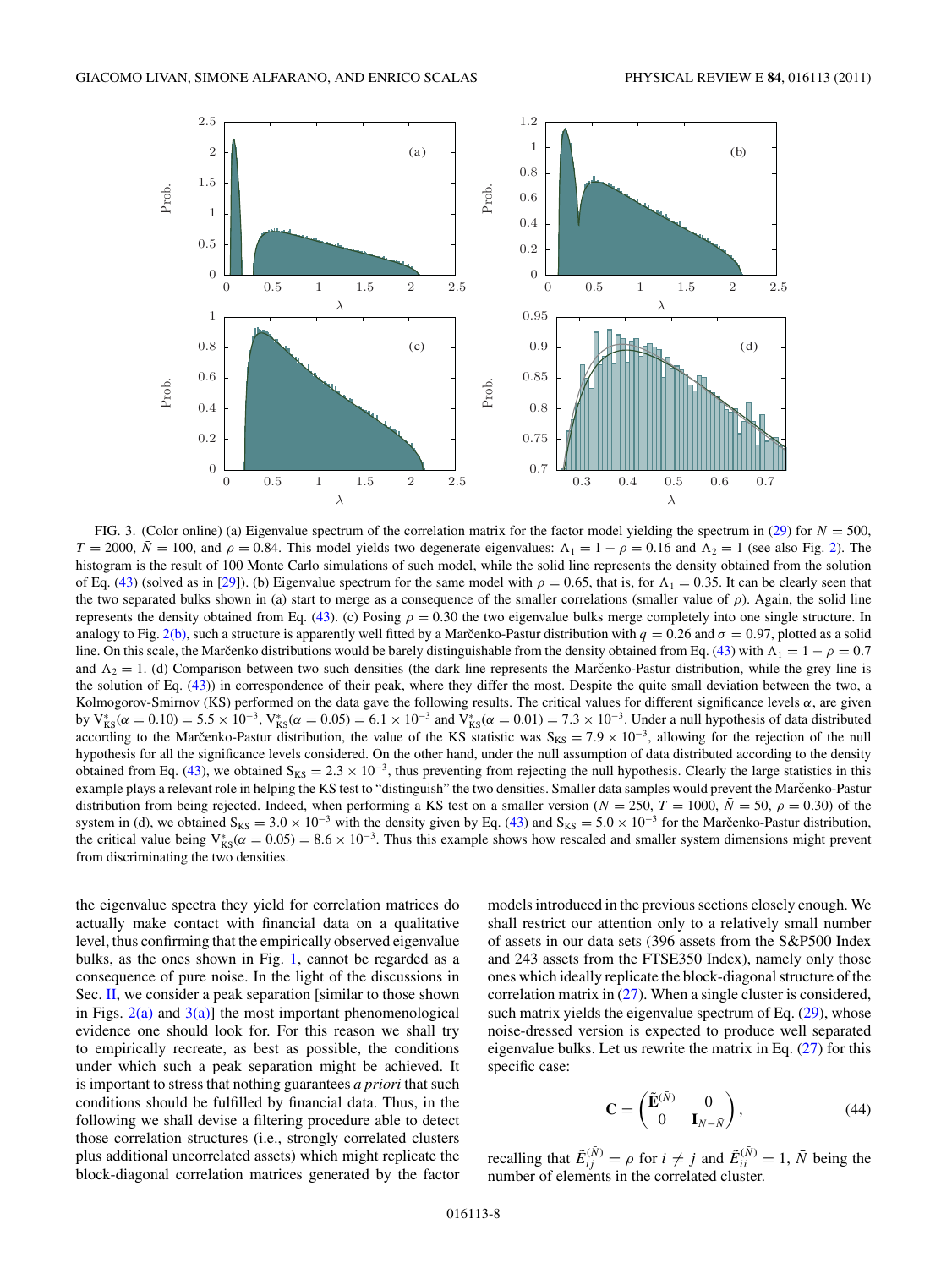<span id="page-9-0"></span>

FIG. 4. (Color online) Distribution of the largest eigenvalue  $\lambda_{MAX}$  from 5000 Monte Carlo simulations of the factor model yielding the spectrum in [\(29\)](#page-4-0) with  $\rho = 0.85$ ,  $N = 500$ , and  $\overline{N} = 100$ . The distribution is well fitted by a normal distribution (dark line) with expected value  $m = 84.79$ , very close to the theoretical value predicted by Eq. [\(29\)](#page-4-0):  $\bar{N}\rho + (1 - \rho) = 85.15$ . Three different statistical tests (Jarque-Bera, Lilliefors, and Kolmogorov-Smirnov) [\[32\]](#page-12-0) were performed, assuming a null hypothesis of normally distributed data. In the following we report the different critical values (V<sup>∗</sup> ) obtained for the different tests and for different significance levels  $\alpha$ . Also, we report the statistic values (S), which, if smaller than the critical values, prevent the null hypothesis from being rejected. Jarque-Bera test:  $S_{JB} = 3.114$ ,  $V_{JB}^{*}(\alpha = 0.10) = 4.605$ ,  $V_{JB}^*(\alpha = 0.05) = 5.992,$   $V_{J}^*$  $V_{JB}^{*}(\alpha = 0.01) = 9.210.$  Lilliefors test:  $S_L = 0.78 \times 10^{-2}$ ,  $V_L^*(\alpha = 0.10) = 1.14 \times 10^{-2}$  $V_L^*(\alpha = 0.05) = 1.25 \times 10^{-2}$ , and  $V_L^*(\alpha = 0.01) = 1.56 \times 10^{-2}$ . Kolmogorov-Smirnov test:  $S_{KS} = 0.78 \times 10^{-2}$ ,  $V_{KS}^* (\alpha = 0.10) =$  $1.73 \times 10^{-2}$ ,  $V_{KS}^*(\alpha = 0.05) = 1.92 \times 10^{-2}$ ,  $V_{KS}^*(\alpha = 0.01) =$  $2.30 \times 10^{-2}$ . All of the previous results prevent from rejecting the hypothesis of normally distributed data. We also generated a TW distribution with the algorithm described in [\[33\]](#page-12-0), fitted it (grey line) to the data, and performed a KS test on it (the KS being the only non-Gaussian test among the ones mentioned previously) obtaining  $S_{KS} = 2.16 \times 10^{-2}$ , which allows to reject the null hypothesis of data distributed according to a TW distribution for  $\alpha = 0.05, 0.10$ .

In order to reproduce the structure in [\(44\)](#page-7-0), we start from the empirical covariance matrices (let us denote them as **c**, according to the previously adopted notation) of our data sets and apply the following procedure.

(1) We first identify a small cluster of  $\overline{N}$  strongly mutually correlated assets. If we denote the corresponding set of indices as  $I_U$ , then we have

$$
c_{ij} \geq \rho_U, \quad i, j \in I_U \tag{45}
$$

for some threshold value  $\rho_U > 0$ , which should be fixed to be quite high (a reasonable choice for financial data is  $\rho_U \approx 0.6$ ) in order to actually ensure strong correlations between all the stocks in the cluster. This selection procedure is meant to reproduce the  $\tilde{\mathbf{E}}^{(\bar{N})}$  diagonal block in Eq. [\(44\)](#page-7-0).

(2) Then, all assets which are weakly correlated to the elements in the cluster are pointed out. Among those, only the ones with small mutual correlations are retained. By grouping their indices in another set  $I_D$ , we can write

$$
|c_{ij}| \leq \rho'_D, \quad i \in I_U, \ j \in I_D,
$$
  

$$
|c_{kl}| \leq \rho''_D, \quad k, l \in I_D, \ k \neq l
$$
 (46)

for some threshold values  $\rho'_{D}, \rho''_{D} \in (0, \rho_{U})$ .  $\rho'_{D}$  and  $\rho''_{D}$  should be chosen to be quite small (reasonable choices are  $\rho'_D, \rho''_D \approx$ 0.1), so that the first condition in  $(46)$  will ensure very weak correlations between elements in  $I_D$  and elements in the cluster  $I_U$ , mimicking the zero off-diagonal blocks in  $(44)$ . Similarly, for small values of  $\rho''_D$  the second condition in [\(44\)](#page-7-0) will reproduce the identity matrix in the right-lower block of [\(44\)](#page-7-0).

(3) If we now redefine  $N$  to be the total number of stocks in  $I_U$  and  $I_D$ , so that  $I_D$  contains  $N - \overline{N}$  elements, and we properly sort them, then the approximation to [\(44\)](#page-7-0) is given as follows

$$
\mathbf{c} = \begin{pmatrix} \mathbf{c}_{I_U} & \mathbf{c}_{I_U, I_D} \\ \mathbf{c}_{I_D, I_U} & \mathbf{c}_{I_D} \end{pmatrix}, \tag{47}
$$

where  $\mathbf{c}_{I_U}$  and  $\mathbf{c}_{I_D}$  are square matrices (of dimensions  $\bar{N}$ and  $N - N$ , respectively) containing the correlation matrix elements pertaining to the two sets  $I_U$  and  $I_D$ . On the other hand, the  ${\bf c}_{I_U, I_D}$  matrix ( ${\bf c}_{I_D, I_U}$  being its transpose) contains the "interaction" terms between the two sets.

The goal of such a construction is to empirically make contact with the spectrum in Eq.  $(29)$ . As a matter of fact, for suitably chosen threshold values  $\rho_U$ ,  $\rho'_D$ , and  $\rho''_D$ , we expect the eigenvalue spectrum of the **c** matrix in [\(47\)](#page-8-0) to be the noise-dressed version of the one in [\(29\)](#page-4-0). In particular, small values of  $\rho'_D$  and  $\rho''_D$  should guarantee the  $\mathbf{c}_{I_D}$  block to yield  $N - \overline{N}$  eigenvalues close to one. On the other hand, the block  $\tilde{\mathbf{E}}^{(\bar{N})}$  in [\(44\)](#page-7-0) yields  $\bar{N} - 1$  small eigenvalues equal to  $1 - \rho$ and a large one equal to  $\bar{N}\rho + (1 - \rho)$ . Now it is reasonable to assume  $\rho$  to be equal to the average mutual correlation between the assets (i.e., the average of off-diagonal correlation matrix elements) in  $I_U$ ,

$$
\rho = \frac{1}{\bar{N}(\bar{N}-1)} \sum_{i \neq j} [c_{I_U}]_{ij},\tag{48}
$$

and to suppose that  $c_{I_U}$  will produce  $\overline{N} - 1$  eigenvalues close to this value. Lastly, before moving on let us mention that applying the previously outlined filtering procedure to uncorrelated or weakly correlated data would not produce any relevant result, even for less restrictive threshold values than the ones we use.

In the following we present and discuss the results we obtained applying this procedure to our data sets. In the case of the S&P500 Index, we identified a cluster made of  $\bar{N}_{S\&P} = 7$  strongly mutually correlated assets  $[\rho_{S\&P} = 0.712$ , with  $\rho_{S\&P}$  computed as in [\(48\)](#page-8-0)], all of which happen to belong to the energy sector. We then identified a group of 33 stocks, belonging to various sectors, which satisfy the previously described requirements: a small mutual correlation (mean value = 0.099) and a small correlation with the  $\overline{N}$ elements in the cluster (mean value  $= 0.096$ ). So, all in all we have  $N_{S\&P} = 40$ . Analogously, also in the FTSE350 Index case we were able to identify a cluster made of  $\bar{N}_{\text{FTSE}} = 7$  highly mutually correlated stocks ( $\rho_{\text{FTSE}} = 0.707$ ), all corresponding to investment trusts. In this case, however, we only found 21 more stocks (so that  $N_{\text{FTSE}} = 28$ ) satisfying the aforementioned requirements (mean value of mutual  $correlation = 0.015$ , mean value of correlations with elements in the cluster  $= 0.014$ ). In Fig. 5 graphical representations of the empirical correlation matrices were obtained, and a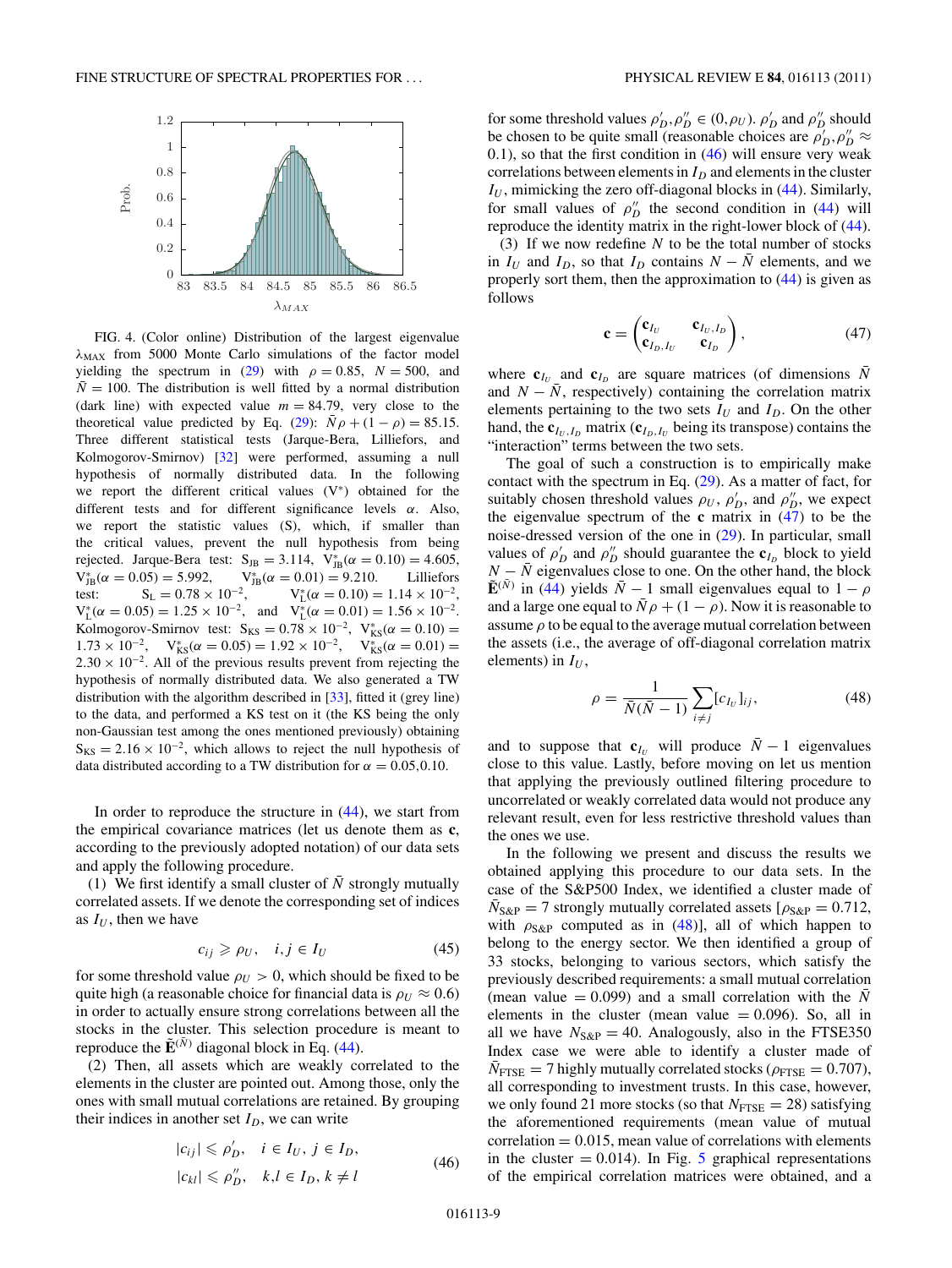<span id="page-10-0"></span>

FIG. 5. Graphical representation of correlation matrices. (a)  $40 \times 40$  correlation matrix for the selected returns belonging to the S&P500 Index. (b)  $28 \times 28$  correlation matrix for the selected returns belonging to the FTSE350 Index. In (a) and (b) the stocks have been sorted in order to highlight the cluster structure. (c) and (d) Model correlation matrices corresponding to the cases shown in (a) and (b), respectively. In all plots, white diagonal blocks correspond to ones, while black ones correspond to zeros. Gray shadings are intermediate values. As already explained in the main text, the gray shadings in (c) and (d) correspond to  $\rho = 0.712$  and  $\rho = 0.707$ , respectively. The presence of unresolved structures in (a) and, less evident, in (b), suggests that the model matrix in [\(44\)](#page-7-0), depicted in (c) and (d), does not fully capture all empirical features.

comparison to the theoretically expected ones are shown. As can be seen by direct inspection, the correlation matrix we obtain in the FTSE350 Index case is remarkably similar to the one in [\(44\)](#page-7-0), whereas the one we obtain for the S&P500 Index has some further inner structure as a consequence of the much higher mean correlations.

In Fig. 6 the eigenvalue spectra we obtained from the previously discussed correlation matrices [the ones reported in Figs.  $5(a)$  and  $5(b)$ ] are shown. In particular, in Figs.  $6(a)$  and  $6(b)$  we plot the spectra obtained, respectively, from the S&P500 and FTSE350 correlation matrices constructed according to the clustering procedure outlined previously. In both cases, two distinct eigenvalue bulks can be noticed. The smaller bulks on the left are made of six eigenvalues, and, since we have  $\bar{N}_{S\&P} = \bar{N}_{\text{FTSE}} = 7$ , this is in agreement with the prediction given by Eq. [\(29\)](#page-4-0) for  $\overline{N} = 7$ . Also, in the FTSE350 Index case [Fig.  $5(b)$ ] the larger eigenvalue bulk around one is made of  $N_{\text{FTSE}} - \bar{N}_{\text{FTSE}} = 21$ eigenvalues, which is again in agreement with [\(29\)](#page-4-0), while the largest eigenvalue in the spectrum (not shown in the plot) is equal to 5.235, remarkably close to the prediction given by  $\bar{N}_{\text{FTSE}}$   $\rho_{\text{FTSE}} + (1 - \rho_{\text{FTSE}}) = 5.242$  [see again Eq. [\(29\)](#page-4-0)]. On the other hand, the spectrum relative to the S&P500 Index yields two large eigenvalues [not shown in Fig.  $6(b)$ ] equal to 3.552 and 6.483, and neither value is in agreement to the large eigenvalue prediction  $N_{S\&P}$   $\rho_{S\&P}$  +  $(1 - \rho_{S\&P}) = 5.272$ . Such discrepancy is due to the unresolved correlation structure in the empirical S&P matrix [see Fig.  $5(a)$ ], which gives rise to additional subclusters.

In Figs.  $6(c)$  and  $6(d)$  the two eigenvalue bulks we just discussed are fitted with the eigenvalue density deriving from the second equation in  $(38)$  when applied to the solution of [\(43\)](#page-5-0), that is, the moment generating function  $m<sub>c</sub>$  of the noisedressed version of a correlation matrix **C** with degenerate eigenvalues. In both cases we consider correlation matrices with two degenerate eigenvalues in order to try to fit the two main bulks. The smaller eigenvalue  $\Lambda_1$ , responsible for the emergence of the smaller bulks on the left, is assumed to be equal to  $1 - \rho$ , accordingly to Eq. [\(29\)](#page-4-0). So in the two different cases we analyzed we have

$$
\Lambda_{1_{S\&P}} = 1 - \rho_{S\&P} = 0.288, \quad w_{1_{S\&P}} = \frac{\bar{N}_{S\&P} - 1}{N_{S\&P} - 2},
$$
\n
$$
\Lambda_{1_{\text{FTSE}}} = 1 - \rho_{\text{FTSE}} = 0.293, \quad w_{1_{\text{FTSE}}} = \frac{\bar{N}_{\text{FTSE}} - 1}{N_{\text{FTSE}} - 1},
$$
\n(49)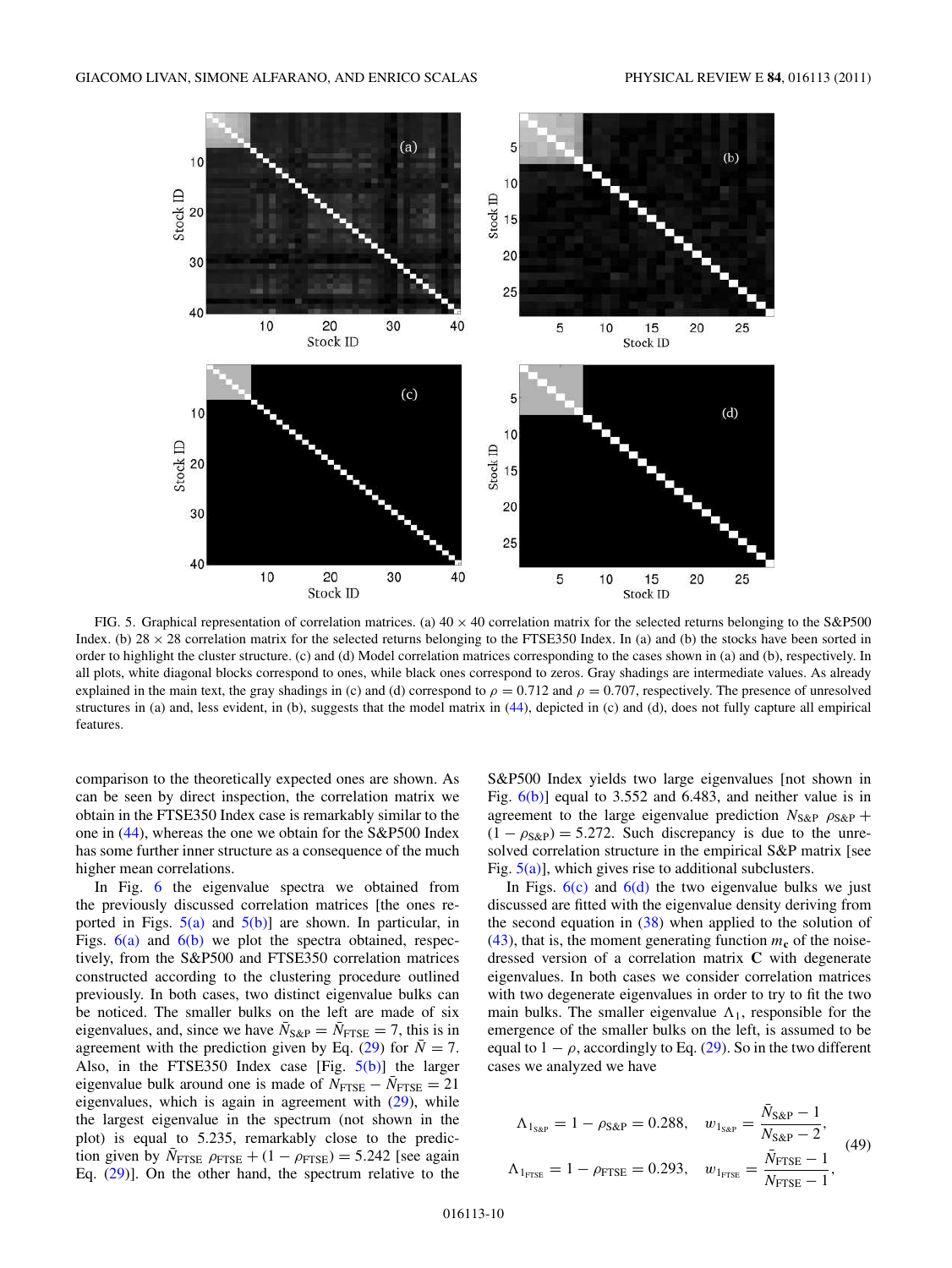<span id="page-11-0"></span>

FIG. 6. (Color online) (a) and (b) Eigenvalue densities of the correlation matrices represented in Figs. [5\(a\)](#page-9-0) and [5\(b\).](#page-9-0) In both cases one can clearly distinguish two well separated bulks, while the largest eigenvalues have not been plotted for better visualization (see main text for further explanation). (c) and (d) Comparison between the theoretically expected spectra derived via Eq. [\(43\)](#page-5-0) (solid lines) and the empirical ones. The latter have been modified with respect to (a) and (b) according to the following approach. A bootstrap random sampling (100 iterations) has been performed on the weakly correlated subsets of stocks, picking 30 stocks out of 33 in the S&P500 Index case and 18 out of 21 in the FTSE350 Index case. The presence of undetected structures [see Figs.  $5(a)$  and  $5(b)$  and main text] leads to a poor agreement between data and theory. The values and weights of the eigenvalues used to plot the theoretical density obtained from Eq. [\(38\)](#page-5-0) are detailed in [\(49\)](#page-9-0). (e) and (f) As in (c) and (d) but with weakly correlated data reshuffled before bootstrap, leading to a much better agreement between data and theory. The reference eigenvalue for the bulks on the right is now assumed to be equal to one (see main text).

where the two slightly different weights are justified by the previously mentioned fact that in the S&P case there are two isolated eigenvalues which separate from the main bulks, while in the FTSE case there is only one such eigenvalue. On the other hand, the larger eigenvalue  $\Lambda_2$ , which according to [\(29\)](#page-4-0) should be exactly equal to one, is assumed to be equal to the empirical mean value of the main bulks on the right in Figs.  $6(c)$  and  $6(d)$ . These are found to be

$$
\Lambda_{2_{S\&P}} = 0.887, \quad \Lambda_{2_{\text{FTSE}}} = 0.997 \tag{50}
$$

and one might notice that, again, the value obtained in the FTSE case is in excellent agreement with the theoretically expected one. So, all in all, the curves drawn in Figs.  $6(c)$  and  $6(d)$  are obtained from the values in Eqs. [\(49\)](#page-9-0) and [\(50\)](#page-10-0). Such curves, as already mentioned, are fitted to the empirical spectra. However, a bootstrap approach was adopted in order to improve the statistics. More specifically, for each bootstrap iteration a random sampling on the weakly correlated stocks was performed, picking 30 out of 33 in the S&P case and 18 out of 21 in the FTSE case. On the contrary, the stocks forming the highly correlated clusters were always kept (thus keeping the eigenvalue bulks on the left almost unchanged). As can be seen in Figs.  $6(c)$  and  $6(d)$  the agreement between theory and prediction is very poor. This is essentially due to the additional correlation structures in the empirical correlation matrices (see Fig. [5\)](#page-9-0), which are neglected in the model matrix [\(44\)](#page-7-0) and in its eigenvalue spectrum [\(29\)](#page-4-0). All the bulks displayed in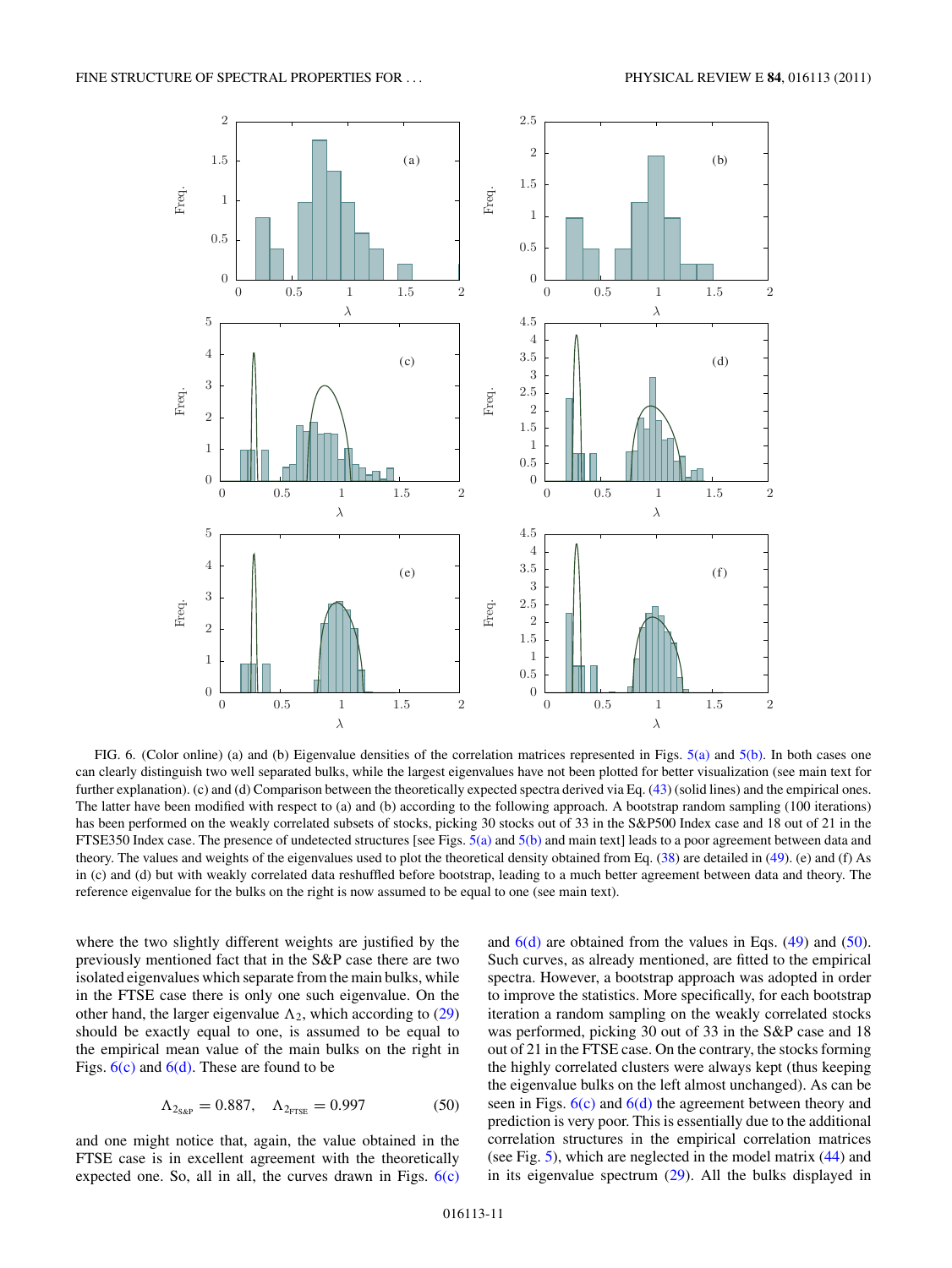<span id="page-12-0"></span>Figs.  $6(c)$  and  $6(d)$  appear to be "smeared" versions of their theoretical counterparts, even the small ones relative to the eigenvalues in [\(49\)](#page-9-0). Interestingly this shows that inhomogeneities in correlation structures have quite an impact on eigenvalue spectra even on a "small scale" (let us recall that  $\overline{N}_{S\&P} = \overline{N}_{\text{FTSE}} = 7$ .

In Figs  $6(e)$  and  $6(f)$  the same fit as the one just discussed is performed, the only difference being that an additional random reshuffling of the returns is performed on the bootstrapped assets. Such an operation is meant to destroy all possible correlations, and this leads to a quite good agreement between data and predictions on the bulks on the right [the theoretical densities being now computed with  $\Lambda_2 = 1$ , accordingly to Eq. [\(29\)](#page-4-0)]. This essentially confirms that the substantial deviations shown in Figs.  $6(c)$  and  $6(d)$  can entirely be imputed to the unresolved cluster structures in the empirical correlation matrices. The same kind of analyses (bootstrap and reshuffling) were not performed on the stocks belonging to the correlated clusters because of their very small number.

All in all, the previous observations definitely suggest that the empirically observed eigenvalue bulks cannot be regarded as a consequence of the noisiness in financial correlation matrices. On the contrary, in the light of the previous discussions it could be conjectured that bulks emerge from the interplay of several cluster structures like the ones we isolated (see Fig. [5\)](#page-9-0) [12,13].

#### **IV. SUMMARY AND CONCLUSIONS**

Let us now summarize the main messages in the paper.

(1) Several rough but useful results about spectral properties of financial correlation matrices, such as the position of large nondegenerate eigenvalues, can be inferred by a clever application of the direct problem (see Sec.  $\Pi A$ ). This only involves algebraic calculations, namely the solution of suitable secular equations. This approach can be used either when the cluster structure is known *a priori*, or when there are good reasons to assume a certain correlation structure. Combining the direct analysis with Monte Carlo simulations can provide a clear picture in a number of situations, avoiding the analytical difficulties of random matrix theory, and keeping the finitesized nature of the problem. Typically, one wishes to reproduce observed spectra starting from a factor model, and this can be done as follows.

- (a) Identify the cluster structure in the data set under analysis, using clustering algorithms [34].
- (b) Estimate the average correlations within clusters.
- (c) Build a theoretical, "mean field," matrix model **C** from the above estimates.
- (d) Run Monte Carlo simulations of the matrix model.
- (e) Compare the outcome of the simulation to the empirical spectrum.

If the comparison is statistically satisfactory, the matrix model **C** can be retained and used for further analyses, such as

portfolio selection. If not, the model is to be refined, for example, by studying more carefully the correlation structure of the data or by abandoning the mean field assumption, at least allowing for some cluster interactions.

(2) As far as the largest eigenvalue is concerned, its distribution is not Tracy-Widom, but Normal [30,31]. Moreover, this distribution cannot be derived from the thermodynamic limit formula [\(43\)](#page-5-0). In fact, such an eigenvalue is typically nondegenerate and its weight in a diagrammatic expansion of the Green's function would vanish as  $1/N$ , for  $N \rightarrow \infty$ .

(3) For factor models the bulks in empirical eigenvalue spectra come as the noise-dressed version of degenerate eigenvalues. Thus such bulks encode the information on the cluster structure of the empirical correlation matrix **c**, and this can be evidenced by means of proper clustering methods, as done in Sec. [III.](#page-6-0)

(4) The results we obtain in Sec. [III](#page-6-0) by means of our filtering procedure suggest that empirically observed eigenvalue bulks in financial correlation matrix spectra emerge as a consequence of the subtle interplay between factor eigenvalues and noise. More specifically, the whole eigenvalue bulks seem to arise as superpositions of smaller structures, such as the ones shown in Figs.  $6(a)$  and  $6(b)$ , which merge together according to the mechanism shown in Fig. [3.](#page-7-0) So one could safely state that the empirically observed eigenvalue bulks are not a mere consequence of noise. As a matter of fact they arise as the noise dressing of degenerate eigenvalues which do carry information on the correlation structure of the data under study.

While there would be no difficulty in studying non-Gaussian multivariate models by means of Monte Carlo simulations, the analytical results presented in Sec.  $\overline{I}$  IB cannot be easily generalized. In fact, the integrals needed to calculate **g<sup>c</sup>** in [\(34\)](#page-5-0) in the Gaussian case can be exactly obtained by virtue of Wick's theorem, whereas different stochastic models would require painful calculations.

The diagrammatic method outlined in [28] allows, in principle, for the exact evaluation of the Green's function **g<sup>c</sup>** for any finite size  $N \times T$ , as a function of N and T. Nevertheless, this is a series of  $1/z$  powers, whose convergence properties would be interesting to investigate in the near future.

#### **ACKNOWLEDGMENTS**

Simone Alfarano acknowledges financial support by the Spanish Ministry of Science and Innovation from research project ECO2008-00510, and by Universitat Jaume I - Bancaixa from research project P11A2009-09. Enrico Scalas is grateful to Universitat Jaume I for the financial support received from their Research Promotion Plan during his scientific visit in Castellón, where the authors met to work on this paper. Giacomo Livan wishes to thank G. Montagna and O. Nicrosini for their kind support and helpful suggestions. The authors are indebted to Z. Burda for useful discussions and to P. Vivo for pointing out reference [33].

[1] E. P. Wigner, Ann. Math. **62**[, 548 \(1955\);](http://dx.doi.org/10.2307/1970079) **67**[, 325 \(1958\).](http://dx.doi.org/10.2307/1970008)

[4] V. A. Marcenko and L. A. Pastur, [Math. USSR-Sb](http://dx.doi.org/10.1070/SM1967v001n04ABEH001994) 1, 457 (1967).

<sup>[2]</sup> M. Mehta, *Random Matrices* (Elsevier, Amsterdam, 2004).

<sup>[3]</sup> J. Wishart, Biometrika **20**[, 32 \(1928\).](http://dx.doi.org/10.1093/biomet/20A.1-2.32)

<sup>[5]</sup> L. Laloux, P. Cizeau, J.-P. Bouchaud, and M. Potters, *[Phys. Rev.](http://dx.doi.org/10.1103/PhysRevLett.83.1467)* Lett. **83**[, 1467 \(1999\).](http://dx.doi.org/10.1103/PhysRevLett.83.1467)